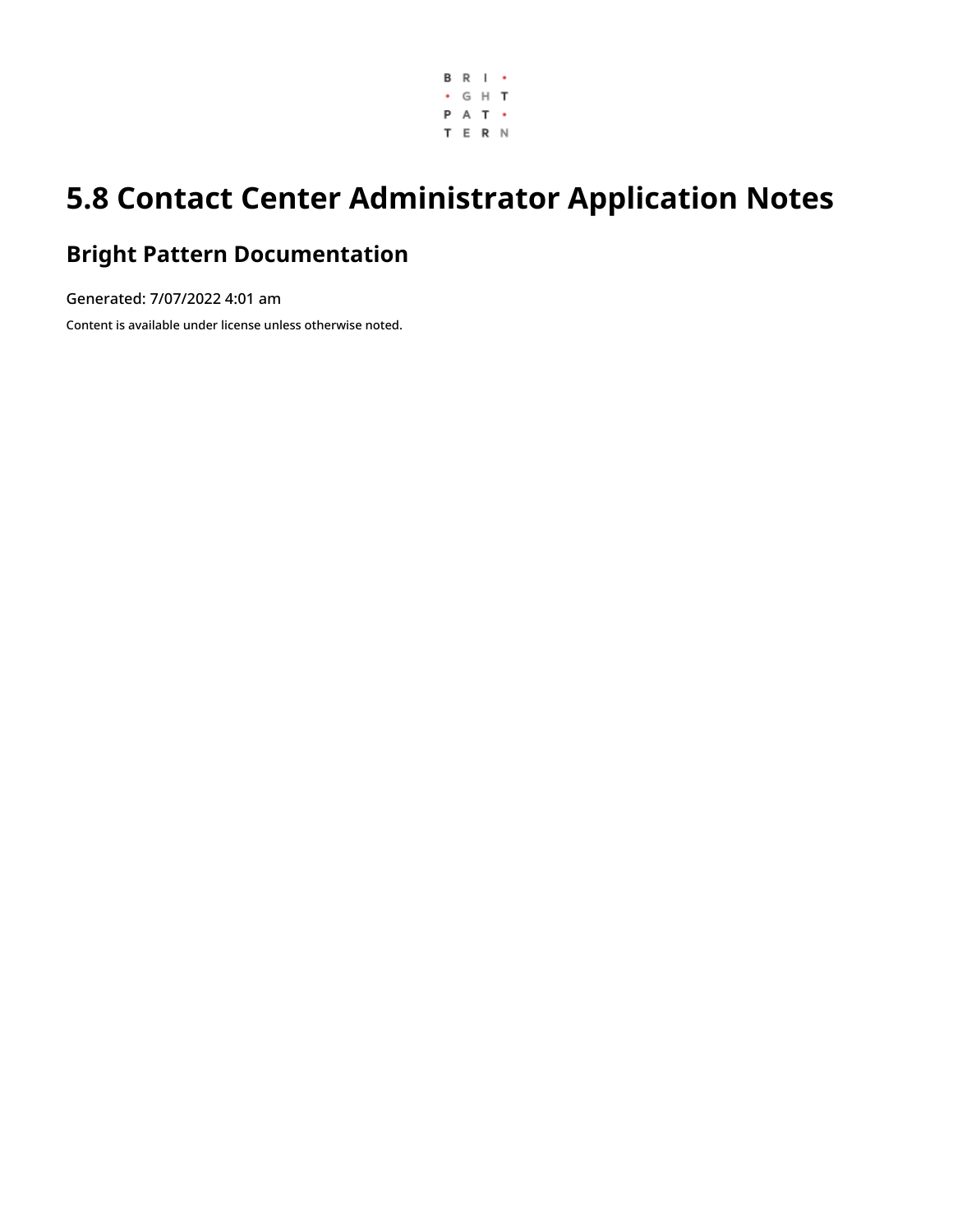## **Table of Contents**

<span id="page-1-0"></span>

| <b>Table of Contents</b>                                                                                 | $\mathbf{2}$     |
|----------------------------------------------------------------------------------------------------------|------------------|
| <b>Application Notes</b>                                                                                 | 4                |
| Agent Desktop                                                                                            | 4                |
| <b>IBM Cloud</b>                                                                                         | 4                |
| <b>Microsoft Graph</b>                                                                                   | 4                |
| <b>Microsoft Teams</b>                                                                                   | 4                |
| Phones                                                                                                   | 4                |
| Storage                                                                                                  | 4                |
| Agent Desktop Helper Application Audio-Handling Options                                                  | 4                |
| <b>WebRTC Considerations</b>                                                                             | 5                |
| <b>All Browsers</b>                                                                                      | 5                |
| Firefox                                                                                                  | $6\phantom{1}6$  |
| Safari                                                                                                   | $6 \overline{6}$ |
| Internet Explorer                                                                                        | $6 \overline{6}$ |
| How to Configure Microsoft Email Account Access Using Microsoft Graph                                    | $6 \overline{6}$ |
| Prerequisite                                                                                             | 7                |
| Procedure                                                                                                | 7                |
| Microsoft Teams Integration Configuration Overview                                                       | 8                |
| <b>Tutorials</b>                                                                                         | $\overline{8}$   |
| <b>Features and Limitations</b>                                                                          | 9                |
| What Is Supported                                                                                        | $\overline{9}$   |
| What Is Not Supported                                                                                    | 9                |
| <b>Bria Mobile Softphone Configuration</b>                                                               | 10               |
| Configuration                                                                                            | 10               |
| In the Contact Center Administrator Application<br>In the Bria Mobile Softphone                          | 10               |
| <b>Section SIP Account</b>                                                                               | 11<br>-11        |
| Section Account Advanced                                                                                 | 11               |
| Cisco SPA Hardphone Configuration                                                                        | 12               |
| Prerequisites                                                                                            | 12               |
| Procedure                                                                                                | 12<br>12         |
| 1. Locate the IP address of the phone<br>2. Check for software updates on the Cisco phone (important)    | 12               |
| 3. Perform a factory reset (important)                                                                   | 12               |
| 4. Open the phone's configuration utility web interface                                                  | 12               |
| 5. Edit the extension settings<br>6. Edit System configuration settings                                  | 13<br>13         |
| Polycom Hardphone Configuration                                                                          | $\overline{14}$  |
| Prerequisites                                                                                            | 14               |
| Procedure                                                                                                | 14               |
| Step 1: Locate the IP address, SIP extension number, and password of the Polycom phone                   | 14               |
| Step 2: Open the phone's configuration utility web interface on a web browser                            | 14               |
| Step 3: Edit Lines settings                                                                              | 15               |
| Step 4: Check for software updates on the Polycom phone                                                  | 18               |
| How to Configure Softphone Solo for Remote Desktop                                                       | 20               |
| Procedure<br>Step 1: Configure a hardphone for your contact center                                       | 20<br>20         |
| Step 2: Set the agent's default hardphone number                                                         | 21               |
| Step 3: Configure Softphone Solo                                                                         | 21               |
| Step 4: Check that the agent can use the phone in Agent Desktop                                          | 22               |
| Troubleshooting                                                                                          | 24               |
| Unable to access the system<br>Unable to obtain phone configuration. Error: HTTP error: 401 Unauthorized | 24<br>24         |
| Setting up Private S3 Storage                                                                            | 26               |
| Procedure                                                                                                | 26               |
| Step 1: Install Minio                                                                                    | 26               |
| If Using a Linux-Based System                                                                            | 26<br>26         |
| Get credentials<br>If Using a Windows-Based System                                                       | 27               |
| Get credentials                                                                                          | 27               |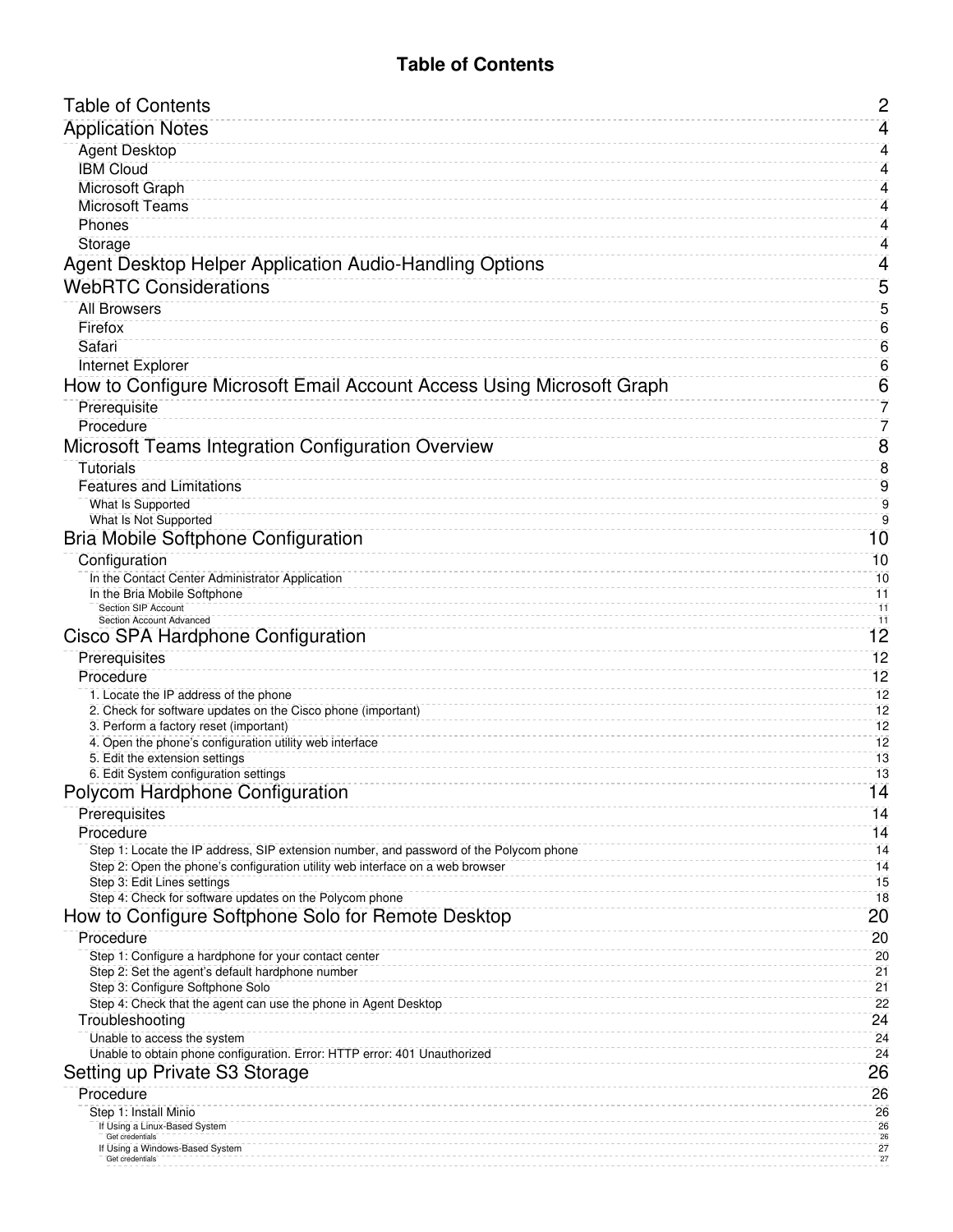| Step 2: Create a bucket             |        |
|-------------------------------------|--------|
| Step 3: Integrate with Minio        |        |
| Add integration account             | $\sim$ |
| Edit integration account properties | 28     |
|                                     |        |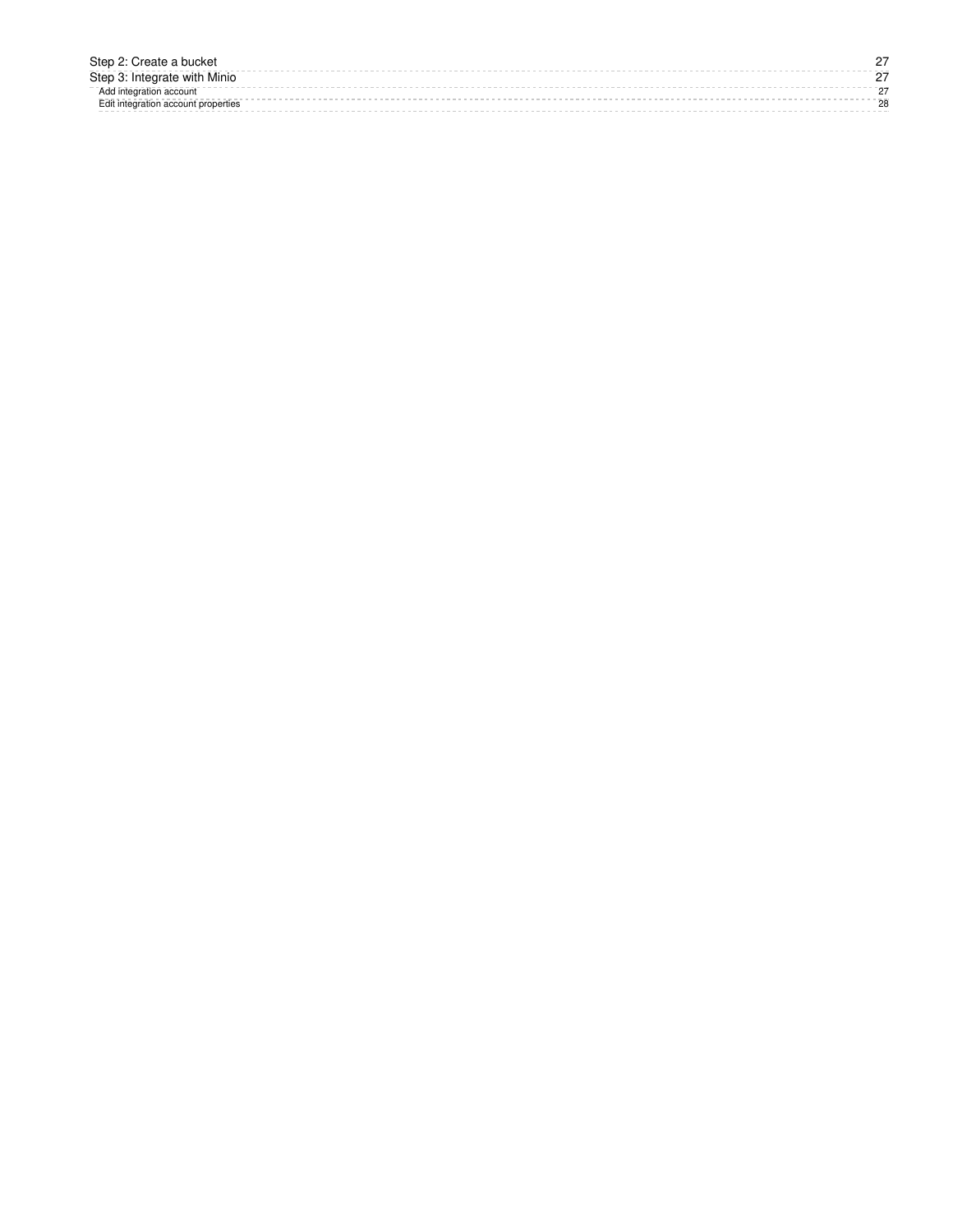# <span id="page-3-0"></span>**Application Notes**

Application notes are supplementary materials that provide further instructions and procedures for various subjects related to the configuration of or integration with Bright Pattern Contact Center software.

The following application notes are available for use with Contact Center Administrator:

# <span id="page-3-1"></span>**Agent Desktop**

- Agent Desktop Helper Application [Audio-Handling](https://help.brightpattern.com/5.8:Contact-center-administrator-guide/ApplicationNotes/?action=html-localimages-export#topic_contact-center-administrator-guide.2Fapplicationnotes.2Fadhaaudiooptions) Options
- WebRTC Browser Audio [Limitations](https://help.brightpattern.com/5.8:Contact-center-administrator-guide/ApplicationNotes/?action=html-localimages-export#topic_contact-center-administrator-guide.2Fapplicationnotes.2Fwebrtc)
- **Agent Desktop Helper Application Security [Enhancement](https://help.brightpattern.com/5.8:Contact-center-administrator-guide/ApplicationNotes/?action=html-localimages-export#topic_contact-center-administrator-guide.2Fadhas) Overview**

## <span id="page-3-2"></span>**IBM Cloud**

• Updating IBM Cloud URL [Endpoints](https://help.brightpattern.com/5.8:Contact-center-administrator-guide/ApplicationNotes/?action=html-localimages-export#topic_contact-center-administrator-guide.2Fapplicationnotes.2Fibmcloudurl)

## <span id="page-3-3"></span>**Microsoft Graph**

**• [Configure](https://help.brightpattern.com/5.8:Contact-center-administrator-guide/ApplicationNotes/?action=html-localimages-export#topic_contact-center-administrator-guide.2Fapplicationnotes.2Fmsgraph) Microsoft Email Account Access Using Microsoft Graph** 

## <span id="page-3-4"></span>**Microsoft Teams**

- **Microsoft Teams Integration [Configuration](https://help.brightpattern.com/5.8:Contact-center-administrator-guide/ApplicationNotes/?action=html-localimages-export#topic_contact-center-administrator-guide.2Fapplicationnotes.2Fmicrosoftteamsintegrationconfiguration.2Foverview) Overview**
- **Microsoft Teams Integration [Configuration](https://help.brightpattern.com/5.8:Contact-center-administrator-guide/ApplicationNotes/?action=html-localimages-export#topic_contact-center-administrator-guide.2Fapplicationnotes.2Fmicrosoftteamsintegrationconfiguration.2Fquickstart) Quick Start**
- Configuring the Microsoft Graph API as an [Authentication](https://help.brightpattern.com/5.8:Contact-center-administrator-guide/ApplicationNotes/?action=html-localimages-export#topic_contact-center-administrator-guide.2Fapplicationnotes.2Fmicrosoftteamsintegrationconfiguration.2Fazureapplicationconfiguration) Mechanism for Secure Microsoft Teams Content
- **[Configuration](https://help.brightpattern.com/5.8:Contact-center-administrator-guide/ApplicationNotes/?action=html-localimages-export#topic_contact-center-administrator-guide.2Fapplicationnotes.2Fmicrosoftteamsintegrationconfiguration.2Fdirectrouting) for Microsoft Teams Direct Routing**
- How to Add a Microsoft Teams [Integration](https://help.brightpattern.com/5.8:Contact-center-administrator-guide/ApplicationNotes/?action=html-localimages-export#topic_contact-center-administrator-guide.2Fapplicationnotes.2Fmicrosoftteamsintegrationconfiguration.2Faddmicrosoftteamsintegrationaccount) Account

## <span id="page-3-5"></span>**Phones**

- **Bria Mobile Softphone [Configuration](https://help.brightpattern.com/5.8:Contact-center-administrator-guide/ApplicationNotes/?action=html-localimages-export#topic_contact-center-administrator-guide.2Fapplicationnotes.2Fbriamobilesoftphoneconfiguration)**
- Cisco SPA Hardphone [Configuration](https://help.brightpattern.com/5.8:Contact-center-administrator-guide/ApplicationNotes/?action=html-localimages-export#topic_contact-center-administrator-guide.2Fapplicationnotes.2Fciscospahardphoneconfiguration)
- Polycom Hardphone [Configuration](https://help.brightpattern.com/5.8:Contact-center-administrator-guide/ApplicationNotes/?action=html-localimages-export#topic_contact-center-administrator-guide.2Fapplicationnotes.2Fpolycomhardphoneconfiguration)
- Softphone Solo [Configuration](https://help.brightpattern.com/5.8:Contact-center-administrator-guide/ApplicationNotes/?action=html-localimages-export#topic_contact-center-administrator-guide.2Fapplicationnotes.2Fsoftphonesoloconfiguration)

## <span id="page-3-6"></span>**Storage**

• Setting Up Private S3 [Storage](https://help.brightpattern.com/5.8:Contact-center-administrator-guide/ApplicationNotes/?action=html-localimages-export#topic_contact-center-administrator-guide.2Fapplicationnotes.2Fsettingupprivates3storage)

# <span id="page-3-7"></span>**Agent Desktop Helper Application Audio-Handling Options**

If your contact center requires the use of theAgent Desktop Helper [Application](https://help.brightpattern.com/5.8:Contact-center-administrator-guide/ApplicationNotes/?action=html-localimages-export#topic_contact-center-administrator-guide.2Fappendices.2Fagentdesktophelperapplication), note that you have the capability to control the audio-handling options via the **librtc.ini** file.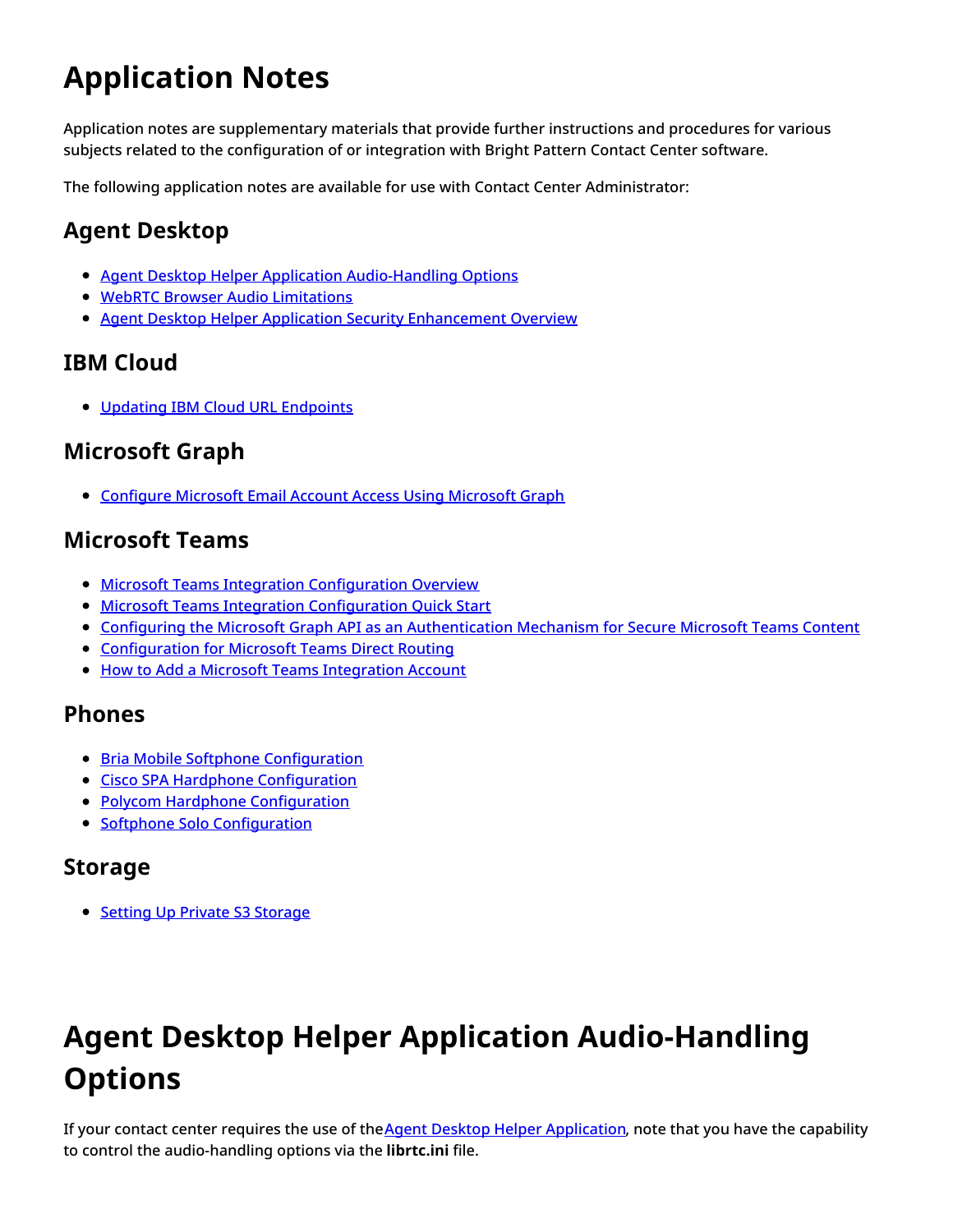After installing and first launching the Agent Desktop Helper Application, this file is automatically created when making the first phone call from the Agent Desktop application; the file is accessible from the following locations:

- For Linux: **/home/<<username>>/.librtc**
- For macOS: **/Users/<<username>>/.librtc**
- For Windows: **/Users/<<username>>**

The following table contains the configurable options from this file.

| <b>Option Name</b>         | <b>Default</b><br>Value | <b>Description</b>                                                                                                                                                                                                                                                                                                                    |
|----------------------------|-------------------------|---------------------------------------------------------------------------------------------------------------------------------------------------------------------------------------------------------------------------------------------------------------------------------------------------------------------------------------|
| automatic_gain_control   0 |                         | If set to 1, this option helps the microphone maintain a suitable signal<br>amplitude. Turning this on might amplify echo, so if echo cancellation is not<br>sufficient, keep this off.                                                                                                                                               |
| echo_control               |                         | If set to 1, this option removes echo (i.e., sounds from speakers that are<br>reflected back into the microphone). Note that turning this setting off does not<br>necessarily introduce echo, as most USB headsets have echo-cancelling<br>hardware. Additionally, turning this setting off might be beneficial for voice<br>quality. |
| highpass_filter            | 0                       | If set to 1, this option removes low-frequency noises (e.g., the rumble of an air<br>conditioner, wind noise, etc.).                                                                                                                                                                                                                  |
| noise_suppression          | 0                       | If set to 1, this option removes background noises.                                                                                                                                                                                                                                                                                   |

# <span id="page-4-0"></span>**WebRTC Considerations**

WebRTC is an open-source project that allows secure (i.e., encrypted) real-time communications in web browsers. Starting from version 5.5.0, Bright Pattern Contact Center [software](https://help.brightpattern.com/5.8:Contact-center-administrator-guide/CallCenterConfiguration/PhoneDevices#Secure_phone_via_browser_audio_.28Web_RTC.29) includes the Secure phone via browser audio (Web RTC) phone device option.

If you will be using this option in your contact center, please note the following.

## <span id="page-4-1"></span>**All Browsers**

- Your computer's speaker device may not be reliably reported by your web browser. Because of this, Bright Pattern Contact Center software uses your computer's microphone to indicate which audio device is being used.
- If WebRTC is the only phone device option allowed in your contact center, the following functionalities are not supported **unless** the **[BPClient](https://help.brightpattern.com/5.8:Contact-center-administrator-guide/ApplicationNotes/?action=html-localimages-export#topic_agent-guide.2Fsetup.2Fagentdesktophelperapplication) plugin** is installed:
	- o Screen monitoring (i.e., a user can monitor others, but they cannot be monitored)
	- $\circ$  Screen recording
	- $\circ$  The GUI popup for inbound interactions (i.e., outside of the web browser window)
	- $\circ$  Client-side diagnostic logging (i.e., BPClient.log)
	- $\circ$  Audio notifications through all audio devices (e.g., ringing on all devices)
	- o The [Simplified](https://help.brightpattern.com/5.8:Contact-center-administrator-guide/ApplicationNotes/?action=html-localimages-export#topic_simplified-desktop-net-api-specification.2Fpurpose) Desktop .NET API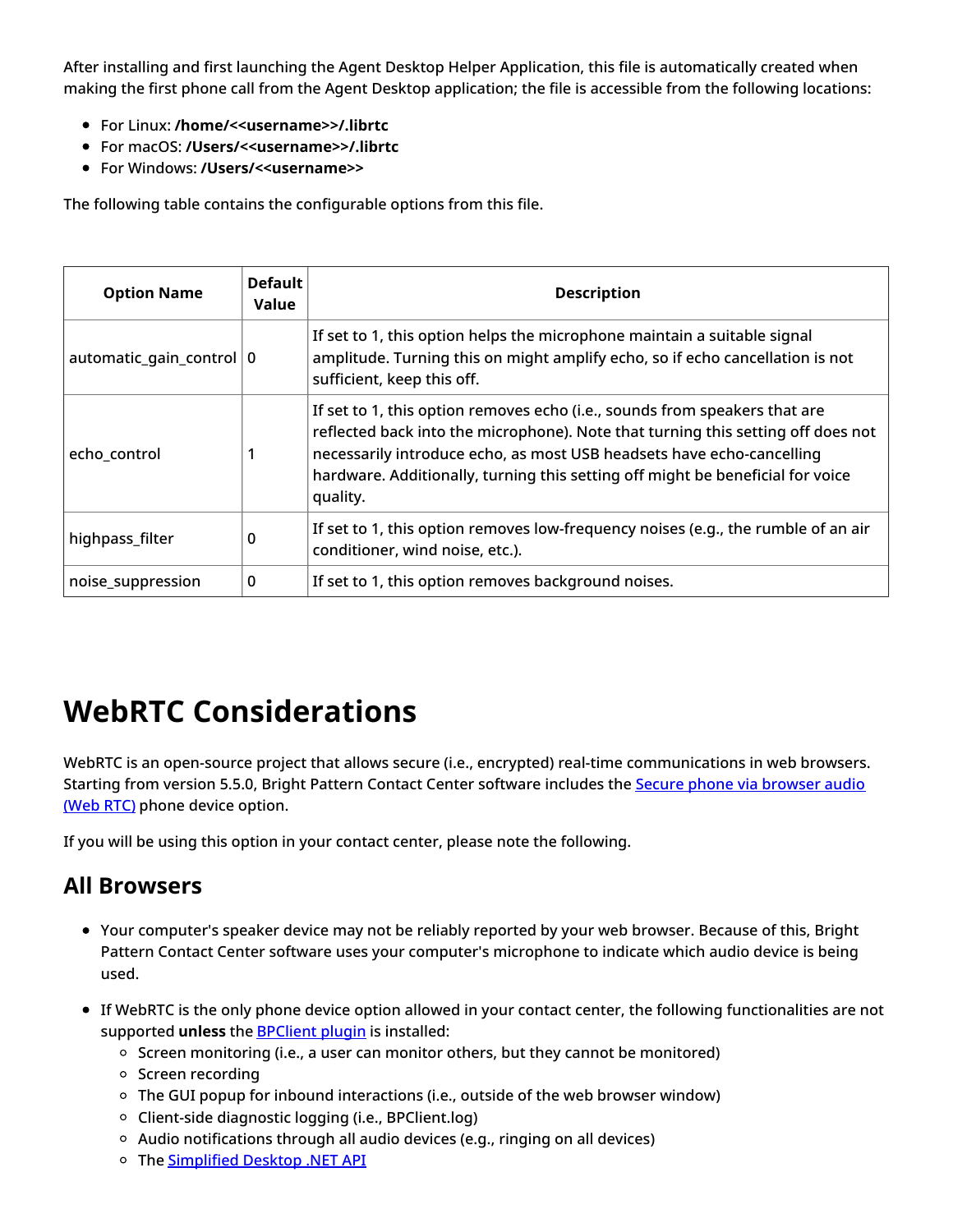- $\circ$  Business user presence detection (i.e., system input activity tracking)
- The G.729 codec
- o For Salesforce.com integrations, the CTI phone in Salesforce Classic
- **Note**: In order to use screen monitoring, both users (i.e., the host of the monitoring and monitored user) should have the **[BPClient](https://help.brightpattern.com/5.8:Contact-center-administrator-guide/ApplicationNotes/?action=html-localimages-export#topic_agent-guide.2Fsetup.2Fagentdesktophelperapplication) plugin** installed.
- Starting from Bright Pattern Contact Center version 5.5.0, the following codecs are supported:
	- For browsers that support WebRTC:
		- G.711 mu-law, a-law, G.722
	- If the Agent Desktop Helper Application plugin is used (i.e., both secure and regular mode):
		- $\blacksquare$  Above + G.729

## <span id="page-5-0"></span>**Firefox**

- The Firefox web browser cannot use a microphone if it was plugged in**after** the browser was started; however, it works if there is another microphone registered in the system. In other words, adding a second or third microphone is supported, but adding the first one is not. The only workaround is to restart the entire browser.
- Events about audio device changes may be delayed if a frame with Agent Desktop is out of focus. Bringing it into focus enables the events.

## <span id="page-5-1"></span>**Safari**

- The *Allow All Auto-Play* option must be enabled for your contact center's website; this setting is required to play ring tones as well as WebRTC audio. To enable this setting, take the following steps:
	- When you are at your contact center's website, from the*Safari* menu, select *Settings for This Website*.
	- In the pop-up window, locate the *Auto-Play* option.
	- From the pop-up window, select the**Allow All Auto-Play** option.
- Note that audio may not start if a frame with Agent Desktop is out of focus. Bringing it into focus starts the audio.

## <span id="page-5-2"></span>**Internet Explorer**

The Internet Explorer (IE) web browser does not support WebRTC.

# <span id="page-5-3"></span>**How to Configure Microsoft Email Account Access Using Microsoft Graph**

Bright Pattern Contact Center software allows contact centers to use the Microsoft Graph API as a method for authenticating access to different Microsoft-based email services (e.g., Exchange Online, Office 365, Hotmail.com, Live.com, Outlook.com, etc.), from non-Microsoft email hosts.

This section explains how to to configure a [Microsoft](https://help.brightpattern.com/5.8:Contact-center-administrator-guide/ScenarioEntries/Email#Microsoft_Graph) Graph email scenario entry.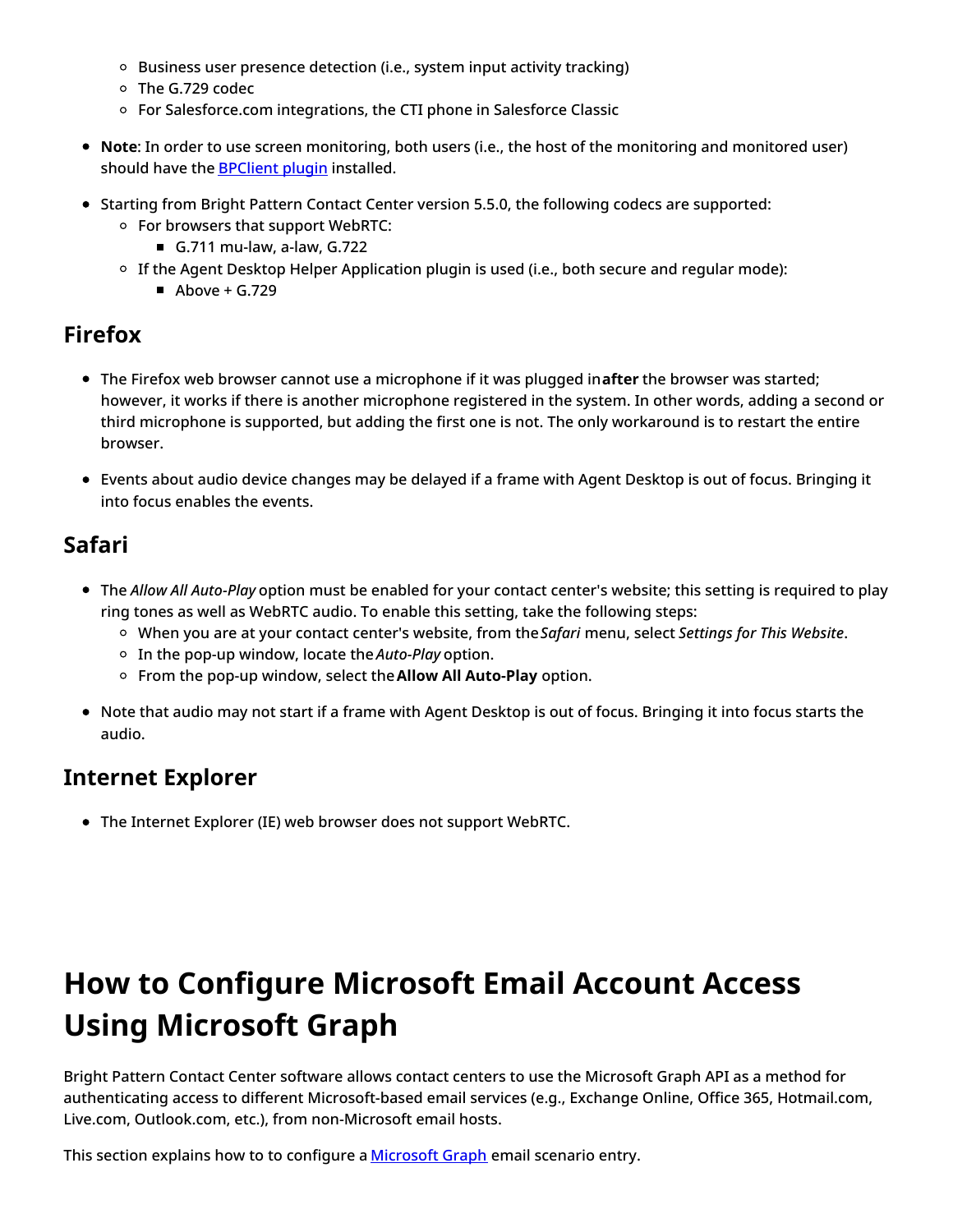# <span id="page-6-0"></span>**Prerequisite**

The Microsoft Graph API must be enabled for contact centers; ask your service provider for more information.

## <span id="page-6-1"></span>**Procedure**

- 1. Log into the Contact Center Administrator application.
- 2. If no email service exists, one must be created in section Services & [Campaigns](https://help.brightpattern.com/5.8:Contact-center-administrator-guide/ApplicationNotes/?action=html-localimages-export#topic_contact-center-administrator-guide.2Fservicesandcampaigns.2Fservicesandcampaignsoverview).
- 3. Next, navigate to section [Scenario](https://help.brightpattern.com/5.8:Contact-center-administrator-guide/ApplicationNotes/?action=html-localimages-export#topic_contact-center-administrator-guide.2Fscenarioentries.2Femail) Entries > Email, and then click the**Add new** + button.
- 4. The POP3 server type displays by default in the Account tab. For the setting*Protocol type*, select *Microsoft Graph*.
- 5. Click the **Connect account button**. A pop-up window will prompt you to select or enter the desired Microsoft email address credentials.The application can request grant permissions, so you will need to give the required permissions to the application. **Note**: If the tenant is already signed into a Microsoft email account, a session cookie will be detected and credentials will not need to be entered.
- 6. Upon successful connection to the email account, the address will automatically populate the*Email address* and *Display name* fields. The tenant can click the **Test** button; a "Success" message should display.
- 7. Next, in the [Services](https://help.brightpattern.com/5.8:Contact-center-administrator-guide/ScenarioEntries/Email#Services_tab) tab, a *Default email service* must be selected.
- 8. If nothing else needs to be defined, the tenant may click**Apply** at this point.
- 9. For more information, see the *Contact Center Administrator Guide*, section [Scenario](https://help.brightpattern.com/5.8:Contact-center-administrator-guide/ApplicationNotes/?action=html-localimages-export#topic_contact-center-administrator-guide.2Fscenarioentries.2Femail) Entries > Email.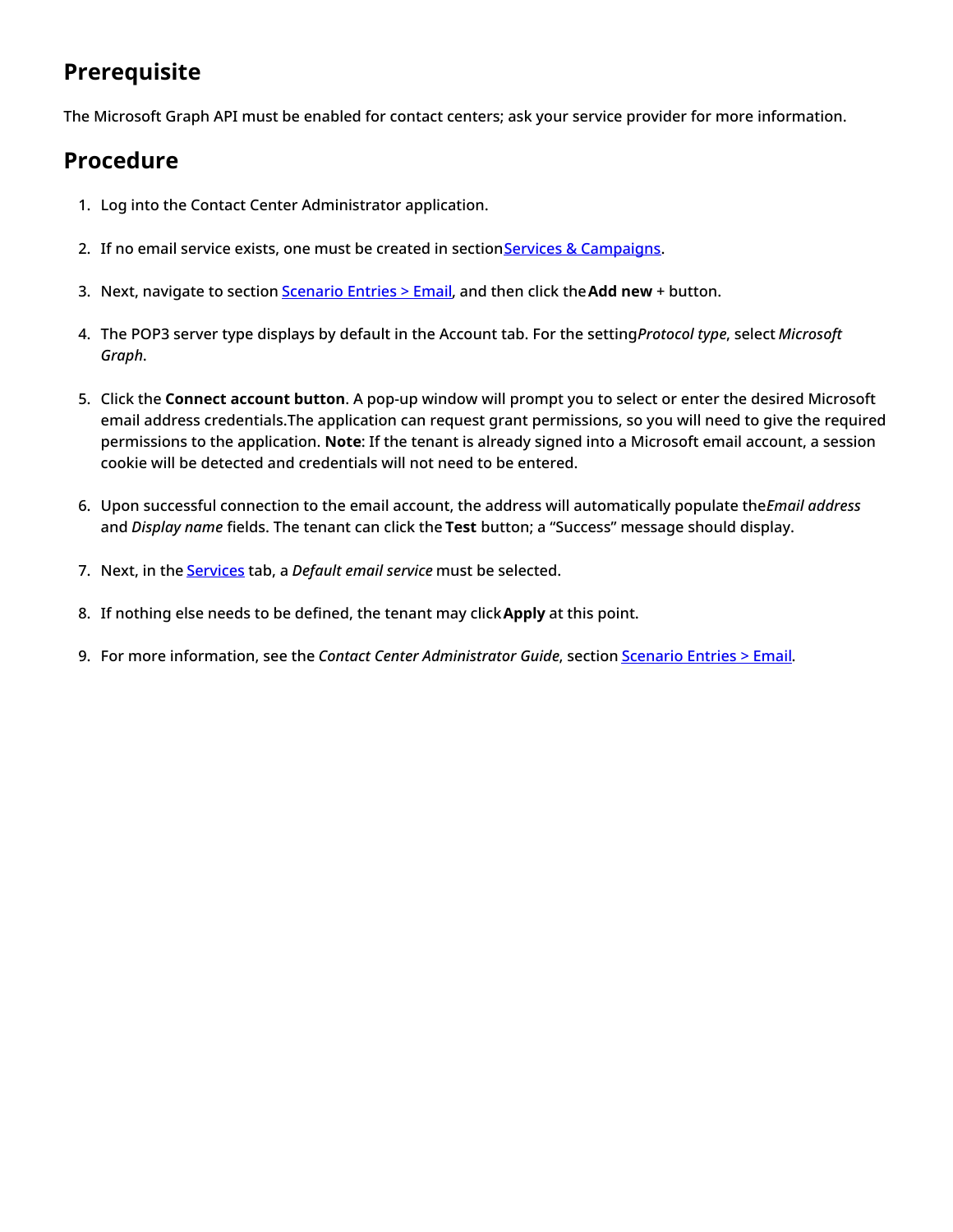

# <span id="page-7-0"></span>**Microsoft Teams Integration Configuration Overview**

Microsoft Teams integration enables contact center users to access Teams communication channels information for internal calls and chats with Teams users (i.e., experts) while working in Bright Pattern Contact Center's Agent Desktop application.

This integration allows the following types of users to interact via Teams and Bright Pattern Contact Center:

- **Agents** The contact center agents logged in to Bright Pattern
- **Experts** The knowledge workers logged in to Teams
- **Administrators** The users who configure the integration (i.e., you)

## <span id="page-7-1"></span>**Tutorials**

The Microsoft Teams Integration Configuration Guide provides the following tutorials to help you to configure Teams integration:

- **Microsoft Teams Integration [Configuration](https://help.brightpattern.com/5.8:Contact-center-administrator-guide/ApplicationNotes/?action=html-localimages-export#topic_contact-center-administrator-guide.2Fapplicationnotes.2Fmicrosoftteamsintegrationconfiguration.2Fquickstart) Quick Start**
- Azure Application [Configuration](https://help.brightpattern.com/5.8:Contact-center-administrator-guide/ApplicationNotes/?action=html-localimages-export#topic_contact-center-administrator-guide.2Fapplicationnotes.2Fmicrosoftteamsintegrationconfiguration.2Fazureapplicationconfiguration) to Enable Directory and Chat Integration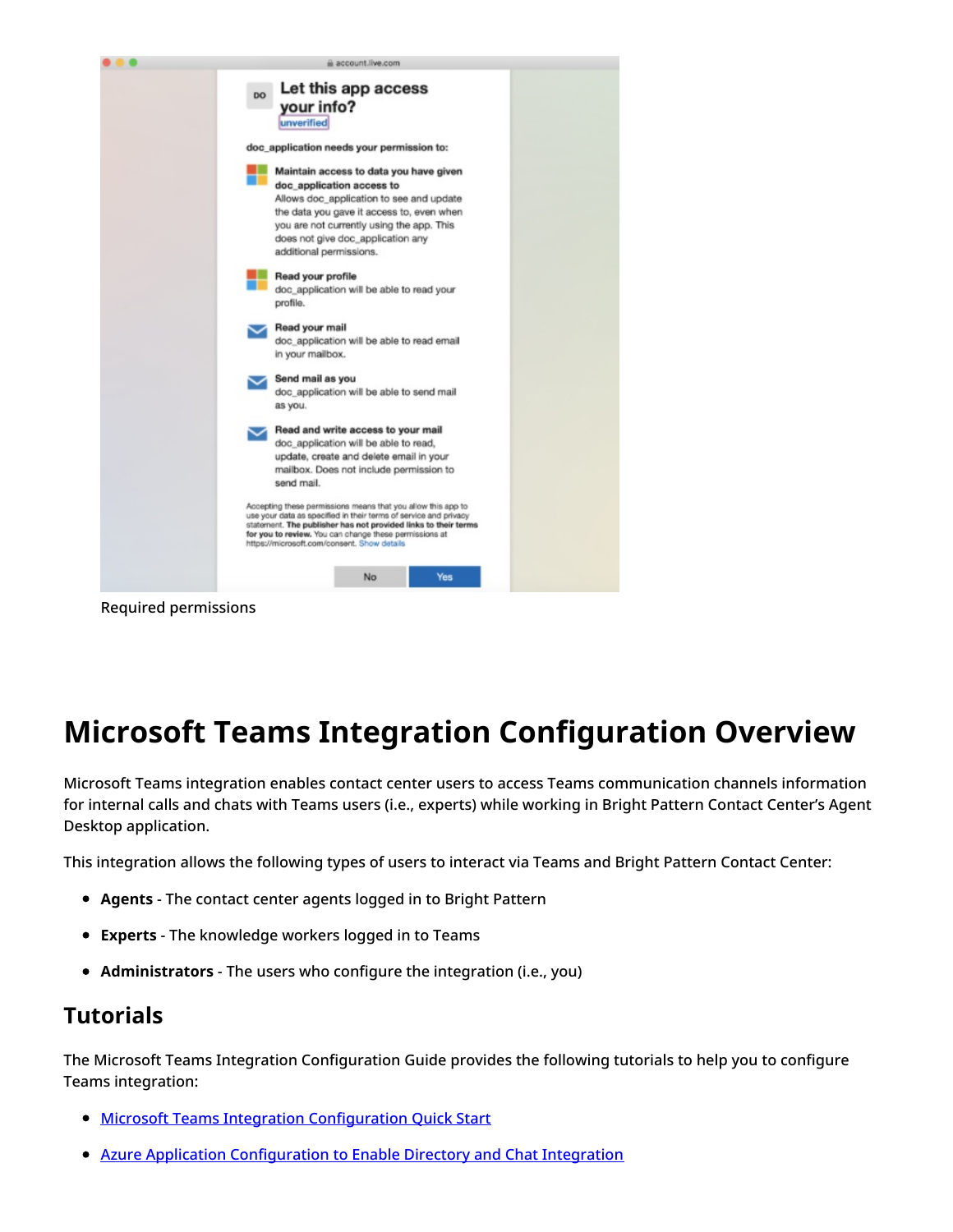- **[Microsoft](https://help.brightpattern.com/5.8:Contact-center-administrator-guide/ApplicationNotes/?action=html-localimages-export#topic_contact-center-administrator-guide.2Fapplicationnotes.2Fmicrosoftteamsintegrationconfiguration.2Fdirectrouting) Teams Direct Routing**
- How to Add a Microsoft Teams [Integration](https://help.brightpattern.com/5.8:Contact-center-administrator-guide/ApplicationNotes/?action=html-localimages-export#topic_contact-center-administrator-guide.2Fapplicationnotes.2Fmicrosoftteamsintegrationconfiguration.2Faddmicrosoftteamsintegrationaccount) Account

For information about how to use Teams integration in the Agent Desktop application, after configuration is complete, see the *Agent Guide*, section *Tutorials > [Microsoft](https://help.brightpattern.com/5.8:Contact-center-administrator-guide/ApplicationNotes/?action=html-localimages-export#topic_agent-guide.2Ftutorials.2Fmicrosoftteams.2Foverview) Teams*.

## <span id="page-8-0"></span>**Features and Limitations**

Teams integration provides Bright Pattern Contact Center users with access to some, but not all, features and functions of the Microsoft Teams application from within the Bright Pattern Agent Desktop application.

This section describes the features and functionalities that are currently supported and not supported for agents using Teams integration in Agent Desktop.

### <span id="page-8-1"></span>**What Is Supported**

The following features or functionalities are supported by Teams integration:

- Agents who have enabled Microsoft Teams in their User Profile may view and open the Teams Chats folder and Teams Channels folder in the Agent Desktop Directory.
- Agents can have one conversation per Teams channel at any time.
- Agents must close and reopen the Directory's Teams Chats folder in order to receive notifications of chat replies from Teams users or to have incoming messages from Teams users popped to the agent's screen.
- Agents can mark chats and Teams channels as a Favorite.
- In chat conversations, agents can view only the file names of attachments sent by Teams users.
- Agents and web chat customers can see the content type of Teams-rich content elements—including streams, extensions (e.g., Zoom meetings, stocks, and weather), files, and code snippets. They will not see the actual content.

#### <span id="page-8-2"></span>**What Is Not Supported**

The following features or functionalities are not supported by Teams integration:

- Group chats with multiple Teams users are not supported. This means that agents can only chat with one Teams user at a time, and the Agent Desktop Directory's Teams Chats folder will not display group chats.
- The ability to invite Teams users to join internal group chat conversations is not supported.
- Chat message reactions (e.g., Like, Heart, Laugh, etc.) are not supported, so reactions by Teams users will not be shown in Agent Desktop.
- The ability for agents and customers to download attachments sent by Teams users during external chats is not supported. Agents and customers can only view the file names of attachments
- Agents cannot mark individual Teams chat messages as a Favorite. They can only mark Teams Channels as a Favorite.
- The display of Teams-rich content elements—including streams, extensions (e.g., Zoom meetings, stocks, and weather), files, and code snippets—during Teams conversations is not supported.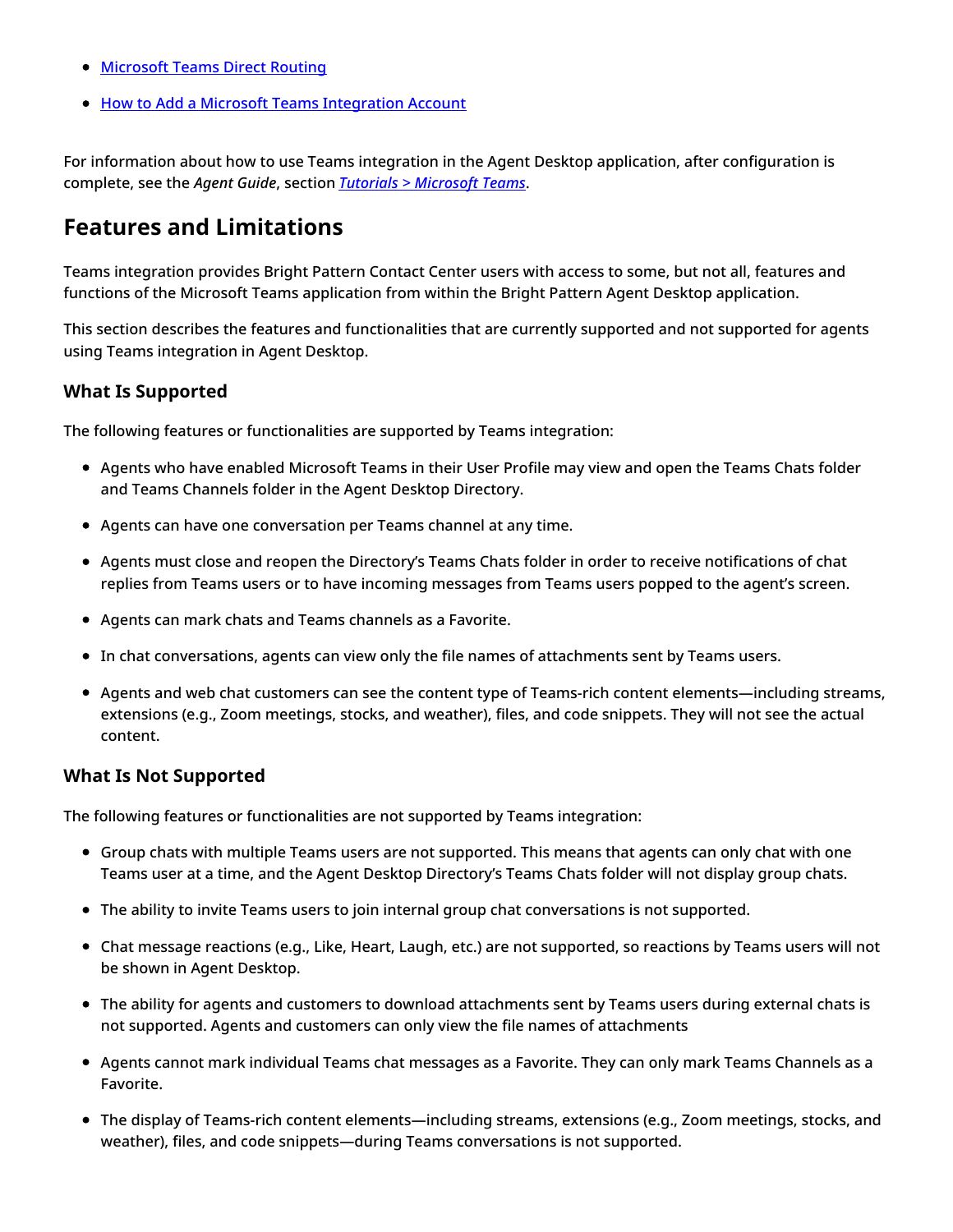- Hold time by Teams users is not reflected in the Call Detail [report,](https://help.brightpattern.com/5.8:Contact-center-administrator-guide/ApplicationNotes/?action=html-localimages-export#topic_reporting-reference-guide.2Fcalldetailreport) in the same way that hold time by nonagent parties is not reflected in the Call Detail report.
- Rich content (e.g., chat transcripts) in *[Interaction](https://help.brightpattern.com/5.8:Contact-center-administrator-guide/ApplicationNotes/?action=html-localimages-export#topic_reporting-reference-guide.2Funderstandinginteractionrecordssearchresults) Records* is not supported.
- When a Teams user is invited to the voice conference and the call is placed on hold, the remaining participants will hear the hold music.

# <span id="page-9-0"></span>**Bria Mobile Softphone Configuration**

The Bria Mobile softphone app works well for phone calls with Bright Pattern Contact Center software; it minimizes battery drain in standby by using Bria Push Service.

## <span id="page-9-1"></span>**Configuration**

#### <span id="page-9-2"></span>**In the Contact Center Administrator Application**

To configure Bria Mobile with Bright Pattern Contact Center, take the following steps:

1. Add a [hardphone](https://help.brightpattern.com/5.8:Contact-center-administrator-guide/ApplicationNotes/?action=html-localimages-export#topic_contact-center-administrator-guide.2Fhardphones) account in the Contact Center Administrator application, and edit Properties.

|                                    | <b>Properties</b> | <b>Authentication</b>                                                                                                                               | <b>Forwarding</b> |
|------------------------------------|-------------------|-----------------------------------------------------------------------------------------------------------------------------------------------------|-------------------|
| Number:<br>Caller ID:              | 3001<br>Test      |                                                                                                                                                     |                   |
| MAC address:                       | password.         | Optional, for automatic provisioning of<br>supported softphones. Entering or<br>Changing MAC here also turns on<br>authentication and changes phone |                   |
| Phone registers<br>dynamically as: |                   | 3001@five.brightpattern.com                                                                                                                         |                   |

Hardphone Properties

2. In the Authentication tab, make sure the authentication [username](https://help.brightpattern.com/5.8:Contact-center-administrator-guide/Hardphones#Authentication_tab) is the same as the phone's extension.

|           | <b>Properties</b> | <b>Authentication</b> | <b>Forwarding</b> |
|-----------|-------------------|-----------------------|-------------------|
| Username: | 3001              |                       |                   |
|           |                   | Change password       |                   |

Hardphone Authentication tab

3. Note your domain (e.g., from the Properties tab, see "Phone registers as <ext>@<domain>"), extension, and password.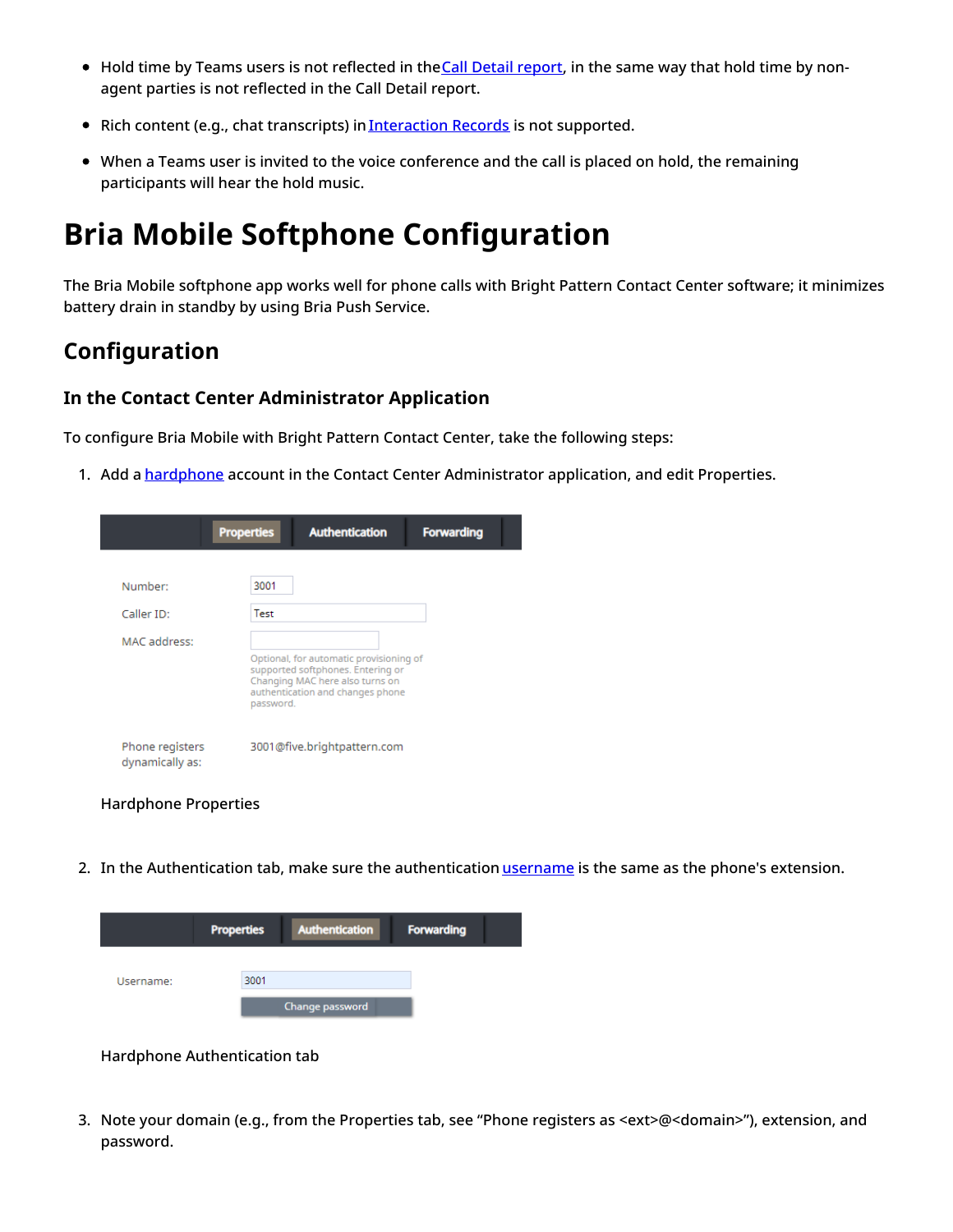### <span id="page-10-0"></span>**In the Bria Mobile Softphone**

In the Bria Mobile app, add a new account. This is done by going to**Settings > Accounts > "+" > Select Provider > User-Defined Generic Accounts > SIP**.

Note that the steps that follow are for User-Defined Generic Accounts. You do not have to select a VoIP provider. Also note that you can only edit account options when the account is disabled.

#### <span id="page-10-1"></span>**Section SIP Account**

To configure the SIP account, take the following steps:

- 1. Give your account an *Account Name.*
- 2. Set the desired *Display as* name.
- 3. Set the *Username* and *Password* to the same username (e.g., "3001") and password from your configured hardphone account.
- 4. Set the domain to the hardphone account's domain and add**:5080** (Bright Pattern CCaaS service uses the nonstandard SIP port 5080). For example: "example.brightpattern.com:5080"
- 5. Enable the option *Use Push Notifications* and set the option *Registration Mode* to **Single Device Emulation**.
- 6. Disable the option *NAT Emulation*.
- 7. Leave the option *Push Advanced Settings* disabled.

#### <span id="page-10-2"></span>**Section Account Advanced**

To configure section *Account Advanced*, take the following steps:

- 1. In section *Network Traversal*, option *Custom configuration*, turn all options off.
- 2. In section *IP Version*, set option *Wi-Fi IP Version* to **IPv4**
- 3. Also in section *IP Version*, set option *Mobile IP Version* to **IPv4**.
- 4. In section *DTMF Type*, make sure option *Send DTMF using* is set to **RFC2833**.
- 5. In section *Transport and Security*, set option *SIP transport* to **UDP**.
- 6. In section *SIP Registration*, set options *Wi-Fi Refresh Interval* and *Mobile Refresh Interval* to **30** seconds.
- 7. In section *TLS Cert Management*, disable option *Verify TLS cert*.
- 8. In section *SIP Miscellaneous*, leave option *Show Miscellaneous* disabled.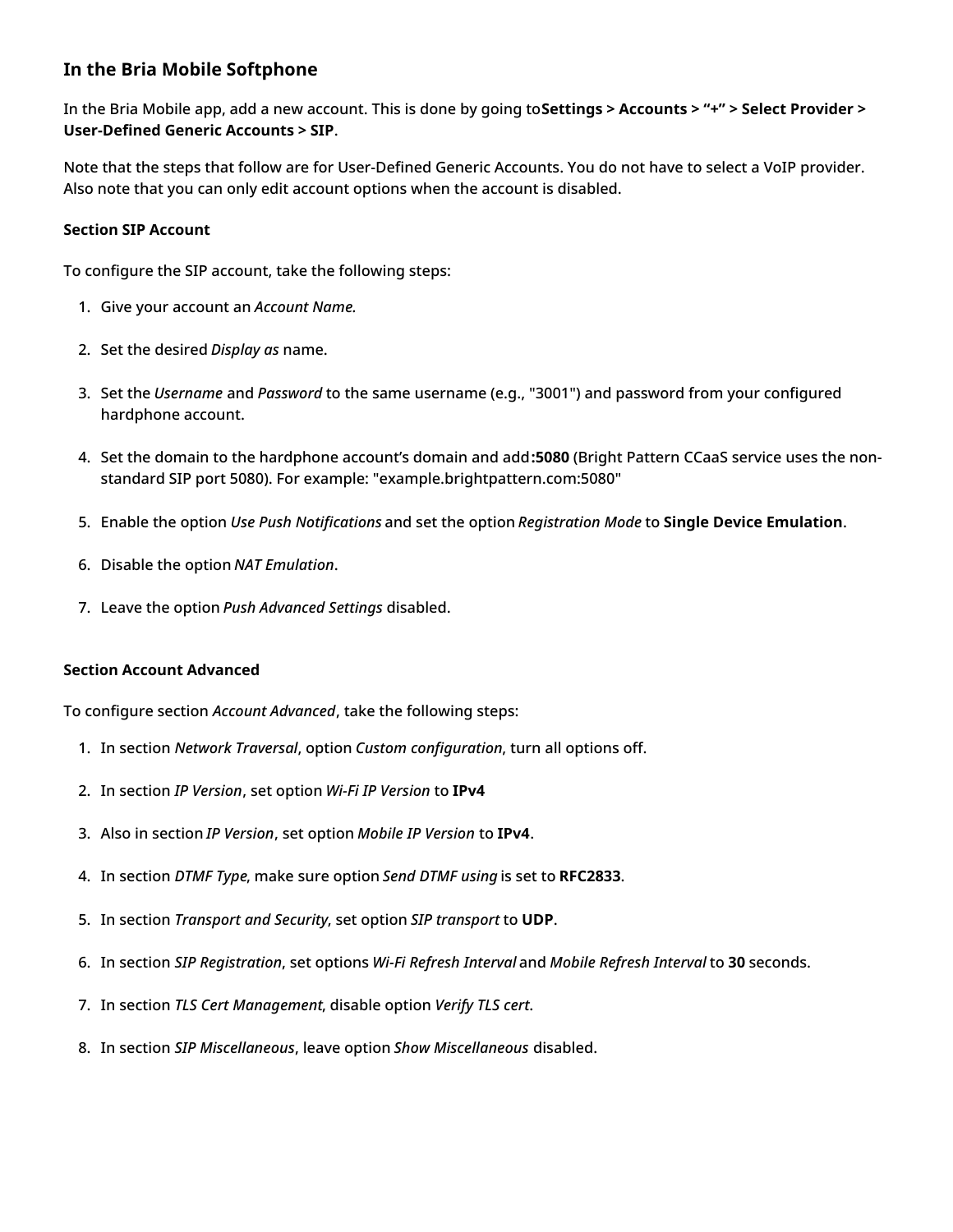# <span id="page-11-0"></span>**Cisco SPA Hardphone Configuration**

These instructions will show you how to configure and register a Cisco hardphone manually on the Cisco Configuration Utility web interface. We are using a Cisco SPA508G as an example. Note that this example can be used for any Cisco hardphone in the "SPA" model family.

## <span id="page-11-1"></span>**Prerequisites**

You should have Bright Pattern Contact Center version 5.2.x or later.

In order to configure your Cisco phones with Bright Pattern Contact Center software, you will require a special **outbound proxy**; Bright Pattern Operations will create this for you upon request. (See Step 5.1.b. in the following procedure.)

# <span id="page-11-2"></span>**Procedure**

## <span id="page-11-3"></span>**1. Locate the IP address of the phone**

On your phone, press the **Menu** button, and then select the**Network** option; the IP address should be listed here.

## <span id="page-11-4"></span>**2. Check for software updates on the Cisco phone (important)**

Make sure you are running the latest firmware version for your phone. We recommend updating your phone at least once per year. For updates, visit the **Cisco Software [Download](https://software.cisco.com/download/home/282733326) page**.

## <span id="page-11-5"></span>**3. Perform a factory reset (important)**

On your phone, press the **Menu** button, and then select**Factory Reset**. The phone will restart.

## <span id="page-11-6"></span>**4. Open the phone's configuration utility web interface**

- 1. Enter the IP address of the Cisco phone in the address bar of your web browser.
- 2. In the top right corner of the page, click**Admin Login** and then click **advanced**.



Alternatively, you may navigate directly to the following to get to the same place: **http://<your-phone-IPaddress>/admin/advanced**

3. Click **Voice** and then select the extension tab you wish to configure. In this example, we are configuring**Ext 2**.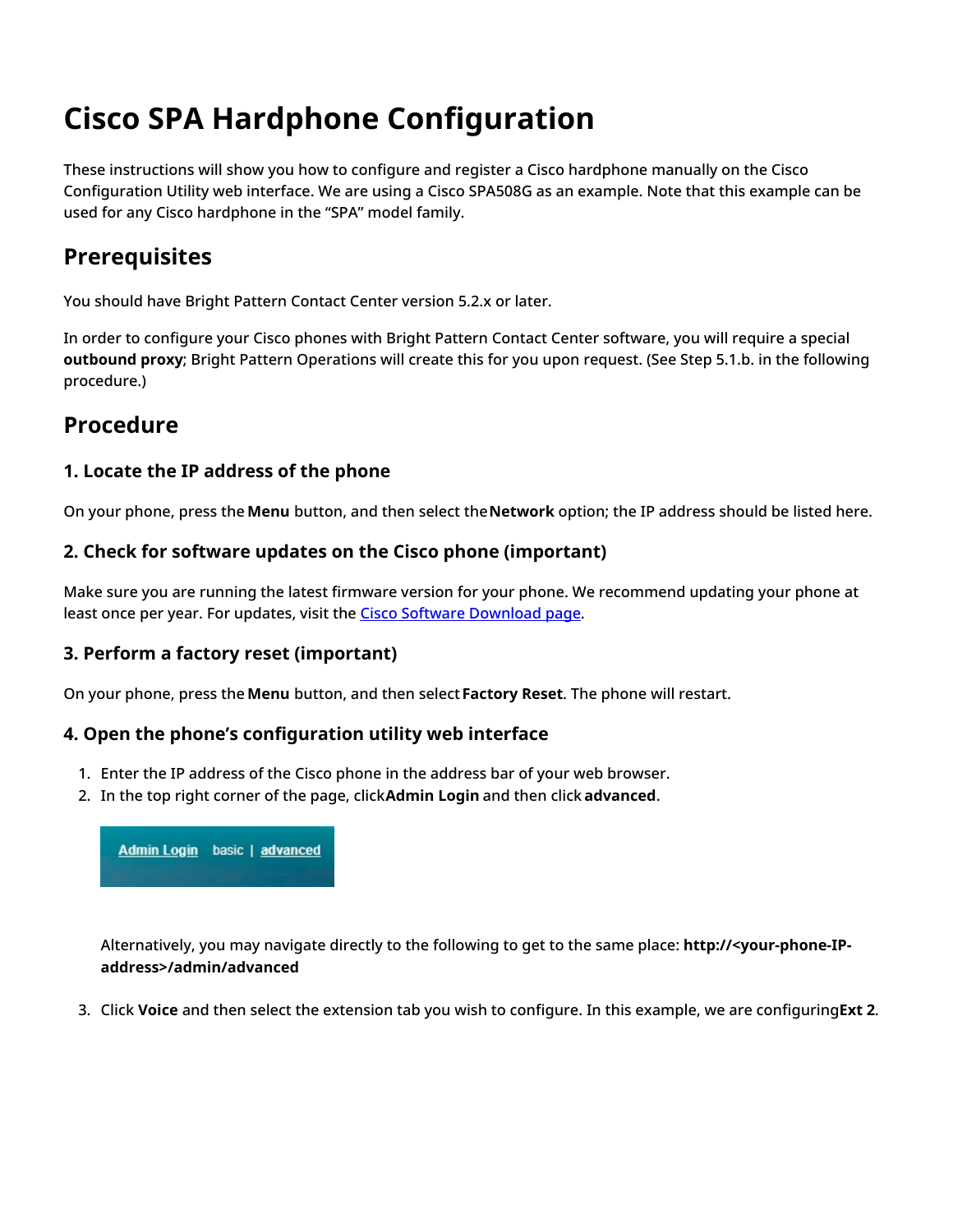| <b>Small Business</b><br><b>The Figure Small Business</b><br><b>CISCO</b> SPA508G Configuration Utility |                  |              |                           |          |                                 |                  |                          |
|---------------------------------------------------------------------------------------------------------|------------------|--------------|---------------------------|----------|---------------------------------|------------------|--------------------------|
| Voice                                                                                                   |                  | Call History | <b>Personal Directory</b> |          | <b>Attendant Console Status</b> |                  |                          |
| Info                                                                                                    | <b>System</b>    | SIP          | <b>Provisioning</b>       | Regional | <b>Phone</b>                    | <b>User</b>      | <b>Attendant Console</b> |
| Ext 1                                                                                                   | Ext <sub>2</sub> | Ext 3        | Ext 4                     | Ext 5    | Ext 6                           | Ext <sub>7</sub> | Ext 8                    |

### <span id="page-12-0"></span>**5. Edit the extension settings**

**Note**: Configuration requires the following settings to be changed. Any settings not specifically mentioned in this step are set by user.

- 1. In the extension settings, under *Proxy and Registration*, set:
	- **Proxy**: The access [domain](https://help.brightpattern.com/5.8:Service-provider-guide/Tenants/PropertiesTab#Access_domain) of your Bright Pattern tenant, which is found in the Bright Pattern Service Provider application, section *Tenants > Properties*
	- **Outbound Proxy**: The setting created for you upon request to Bright Pattern Operations (e.g., "yourcorporation-sip.brightpattern.com")
	- **Use Outbound Proxy**: Select "yes" (default is "no")
	- **Register**: Select "yes"
	- **Use DNS SRV**: Select "yes"
	- **DNS SRV Auto Prefix**: Select "yes"

| Proxy:                    | proxy                                     |             |
|---------------------------|-------------------------------------------|-------------|
| Outbound Proxy:           | yourcorporation-sip.brightpattern.com     |             |
| Alternate Proxy:          |                                           |             |
| Alternate Outbound Proxy: |                                           |             |
| Use Outbound Proxy:       | Use OB Proxy In Dialog:<br>$yes$ $\tau$   | yes v       |
| Register:                 | Make Call Without Reg:<br>$yes - 2$       | $no \t{v}$  |
| Register Expires:         | 3600<br>Ans Call Without Reg:             | $no \t{F}$  |
| Use DNS SRV:              | $y$ es $\tau$<br>DNS SRV Auto Prefix:     | yes v       |
| Proxy Fallback Intvl:     | 3600<br>Proxy Redundancy Method:          | Normal<br>۰ |
| Dual Registration:        | Auto Register When Failover:<br>$no \t v$ | $no - 7$    |

- 2. Under *Subscriber Information*, set:
	- **User ID**: The phone extension number (e.g., "1000")
	- **Password**: The password of the phone extension, set by user

#### <span id="page-12-1"></span>**6. Edit System configuration settings**

1. Click the **System** tab to edit system configuration settings.

| Voice |        | Call History     | Personal Directory |          | Attendant Console Status |             |                          |
|-------|--------|------------------|--------------------|----------|--------------------------|-------------|--------------------------|
| Info  | System | SIP              | Provisioning       | Regional | <b>Phone</b>             | <b>User</b> | <b>Allendant Console</b> |
| Ext 1 | Ext 2  | Ext <sub>3</sub> | Ext 4              | Ext 5    | Ext 6                    | Ext 7       | Ext 8                    |
|       |        |                  |                    |          |                          |             |                          |

2. Under *Optional Network Configuration*, set: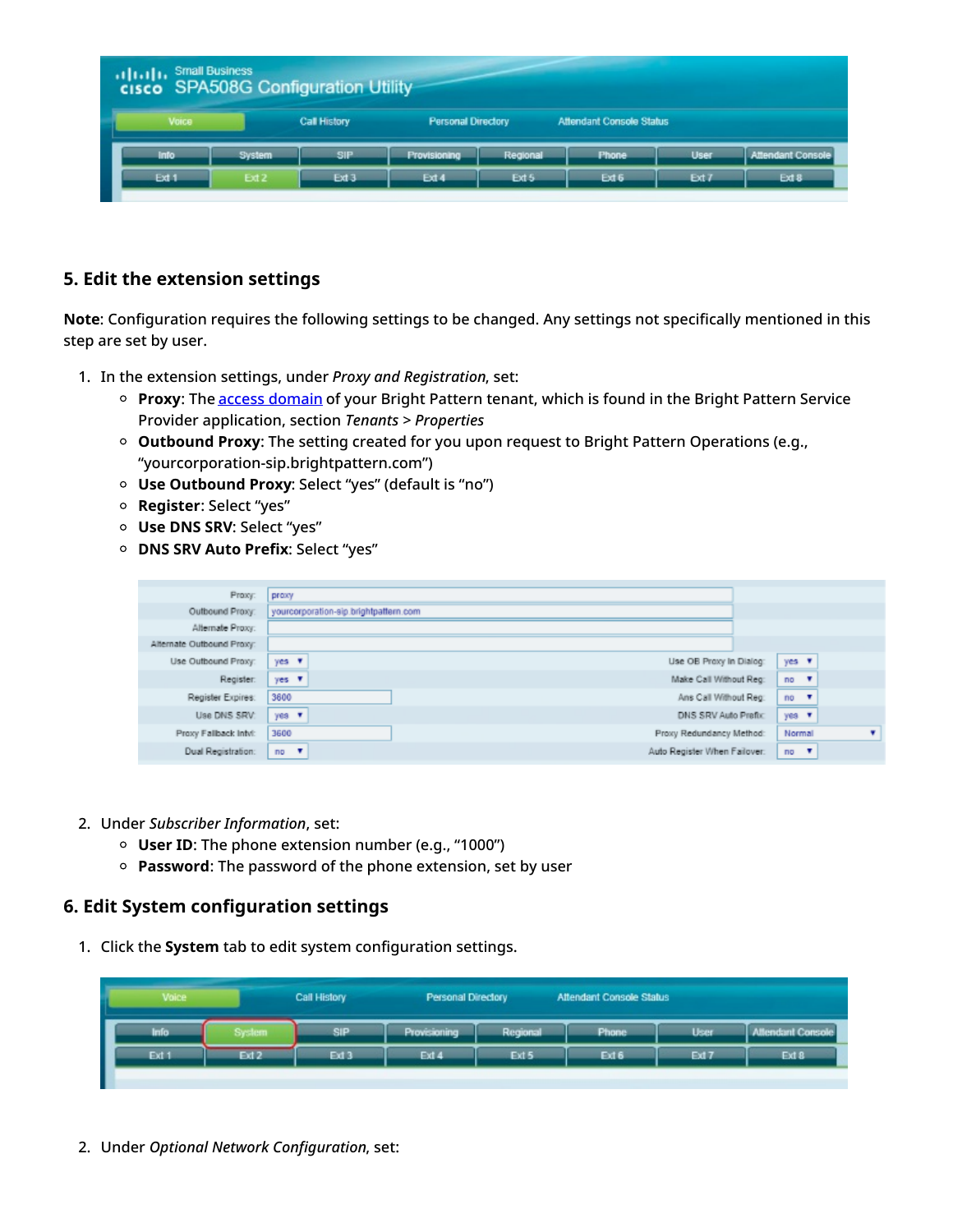- **NTP Enable**: Select "yes"
- **Secondary NTP Server**: Set "**0.pool.ntp.org**"

| NTP Enable:           | $yes \blacktriangledown$ |
|-----------------------|--------------------------|
| Secondary NTP Server: | 0.pool.ntp.org           |

# <span id="page-13-0"></span>**Polycom Hardphone Configuration**

These instructions will show you how to configure and register a Polycom hardphone manually on the Polycom Configuration Utility web interface. We are using a Polycom SoundStation IP 6000 as an example.

There are several ways to configure a Polycom phone on the web interface: Simple Setup, Lines settings, and SIP. The following instructions will guide you through Lines settings configuration. **We recommend that you do not use Simple Setup or SIP.**

## <span id="page-13-1"></span>**Prerequisites**

In order to configure your Polycom phones with Bright Pattern Contact Center software, you will require aspecial SIP address; Bright Pattern [Operations](https://help.brightpattern.com/5.8:Contact-center-administrator-guide/ApplicationNotes/?action=html-localimages-export#Step_3:_Edit_Lines_settings) will create this for you upon request. Note that the address has built-in redundancy (i.e., it contains two servers), so you will only need one SIP address.

## <span id="page-13-2"></span>**Procedure**

### <span id="page-13-3"></span>**Step 1: Locate the IP address, SIP extension number, and password of the Polycom phone**

- 1. On the Polycom phone, hit *Menu > Status > Network > TCP/IP Parameters*, and note the listed IP address.
- 2. Note the SIP extension number on the display of the Polycom phone.
- 3. You can locate or set the phone password by logging into*/Admin > Setup > Manage > Modify (pencil button) > the SIP extension you wish to register > Phone Settings tab > Common Settings > Phone Password.*

### <span id="page-13-4"></span>**Step 2: Open the phone's configuration utility web interface on a web browser**

1. Enter the IP address of the Polycom phone in the address bar of your web browser. # When prompted for credentials, select Admin and enter your password. If you don't know the password or you have never changed it, it is likely "456".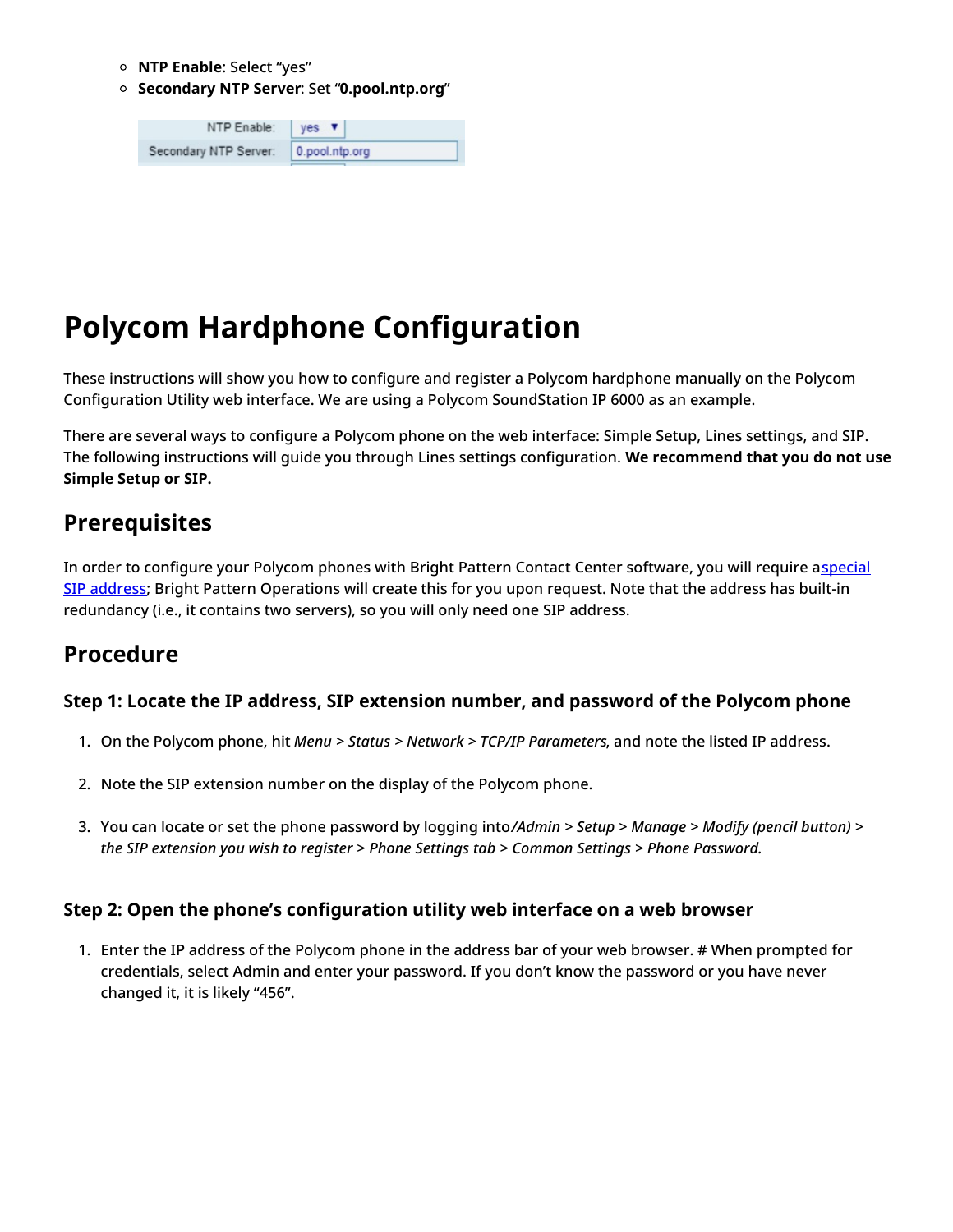|                      | <b>Welcome to Polycom Web Configuration Utility</b> |  |
|----------------------|-----------------------------------------------------|--|
|                      | <b>Enter Login Information</b>                      |  |
| Login As<br>Password | $\bigcirc$ Admin<br>$\odot$ User<br>                |  |
| <b>Submit</b>        | <b>Reset</b>                                        |  |

Polycom web interface login screen

- 2. The phone cannot be in use during configuration. Before proceeding to Step 3, check that the phone is not being used. Note that if the phone is in use, you will not be able to access the configuration utility.
- 3. We recommend doing a phone backup before proceeding, in case you need to undo what you did. Go to *Utilities > Phone Backup & Restore* and click **Phone Backup**.

| <b>Utilities</b>                                          |
|-----------------------------------------------------------|
|                                                           |
| <b>Phone Backup &amp; Restore</b>                         |
| <b>Phone Backup</b>                                       |
| Export Phone Backup File Phone Backup                     |
| Note: The backup file contains all source configurations. |
| <b>Restore Phone</b>                                      |
| <b>Global Settings</b>                                    |
|                                                           |
| inostics                                                  |

Utilities > Phone Backup & Restore

### <span id="page-14-0"></span>**Step 3: Edit Lines settings**

Note that if your phone freezes during any part of configuration, you can unplug/restart it and try again.

1. Go to *Settings > Lines*.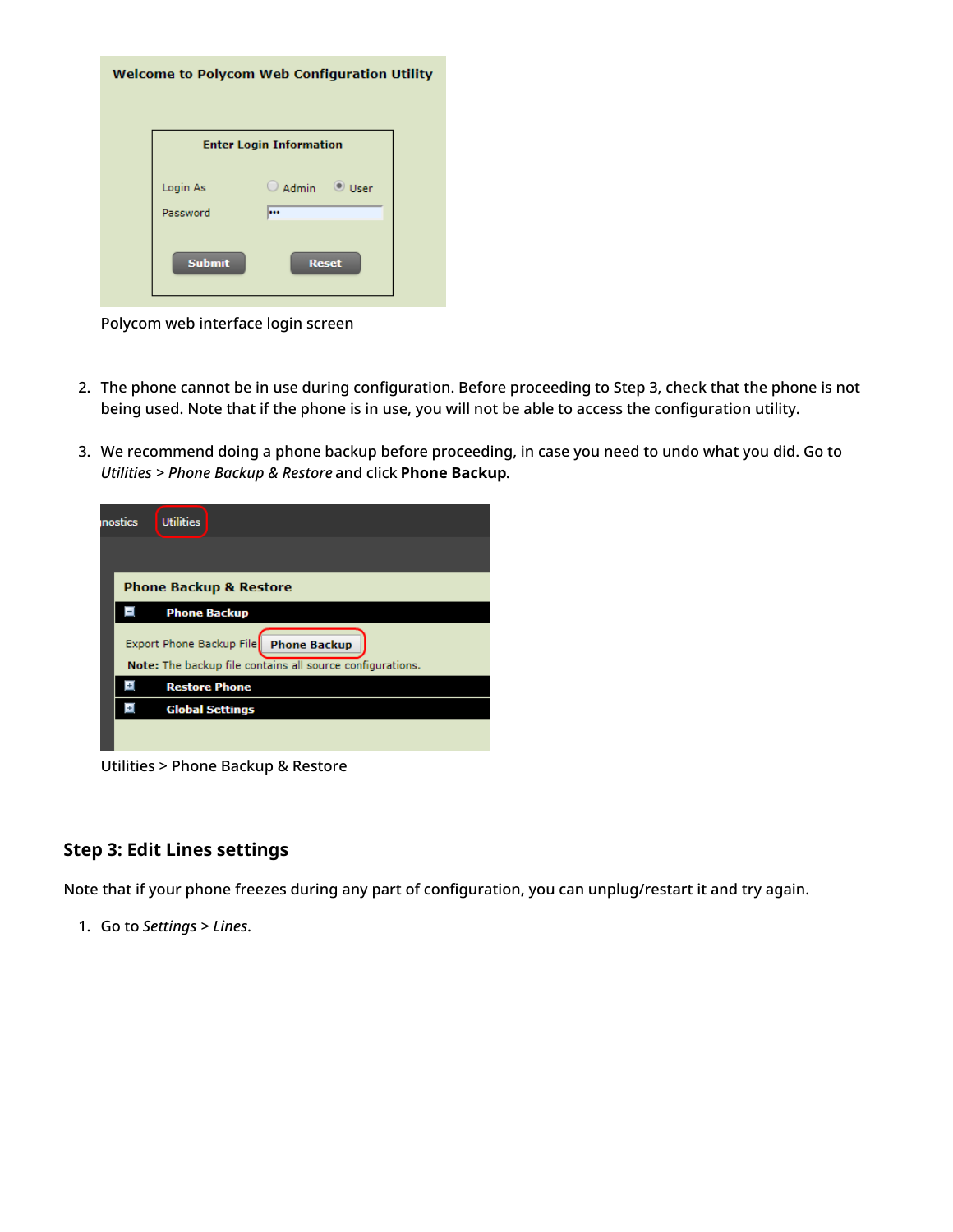| Polycom   SoundStation IP 6000             |                                                           |                                           |  |  |
|--------------------------------------------|-----------------------------------------------------------|-------------------------------------------|--|--|
| Simple Setup<br><b>Preferences</b><br>Home | <b>Settings</b><br><b>Diagnostics</b><br><b>Utilities</b> |                                           |  |  |
| You are here: Home                         | <b>Microbrowser</b>                                       |                                           |  |  |
|                                            | Logging                                                   |                                           |  |  |
|                                            | <b>Applications</b><br>on.                                |                                           |  |  |
|                                            | <b>Audio Codec Priority</b>                               | SoundStation IP 6000                      |  |  |
|                                            | <b>Audio Codec Profiles</b>                               | 3111-15600-001 Rev:R<br>00:04:F2:F1:3F:BC |  |  |
|                                            | <b>Provisioning Server</b>                                | 10.0.123.60                               |  |  |
|                                            | <b>Sion</b><br>Syslog                                     | 4.0.14.1388<br>are Version 5.0.1.10553    |  |  |
|                                            | <b>Network</b>                                            |                                           |  |  |
| <b>VIEWS</b>                               | Paging/PTT Configuration                                  |                                           |  |  |
| <b>Home</b>                                | <b>SIP</b>                                                |                                           |  |  |
| Simple Setup                               | Lines                                                     |                                           |  |  |
|                                            | <b>Change Password</b>                                    |                                           |  |  |
|                                            | <b>Phone Lock</b>                                         |                                           |  |  |
|                                            |                                                           |                                           |  |  |

Settings > Lines

2. Under *Line 1 > Identification*, set:

| Line 1                  |                             |
|-------------------------|-----------------------------|
| <b>Identification</b>   |                             |
| Display Name            | Main Conference Room        |
| Address                 | 9999@example.brightpattern  |
| Authentication User ID  | 9999                        |
| Authentication Password |                             |
| Label                   | x9999 Main Conference Roor  |
| <b>Type</b>             | $\bullet$ Private<br>Shared |
| Third Party Name        |                             |
| Number of Line Keys     | 1                           |
| Calls Per Line          | 8                           |
| Ring Type               | <b>Low Trill</b><br>v       |

Settings > Line 1 > Identification settings

- 1. **Display name:** Any name
- 2. **Address:** The path to your Polycom phone in the following format: extension number@<tenant>.brightpattern.com.

This corresponds to the field "Phone registers dynamically as" in Bright Pattern's Contact Center Administrator application, section *Directory > Hardphones > <Your extension number> > Properties*. For example: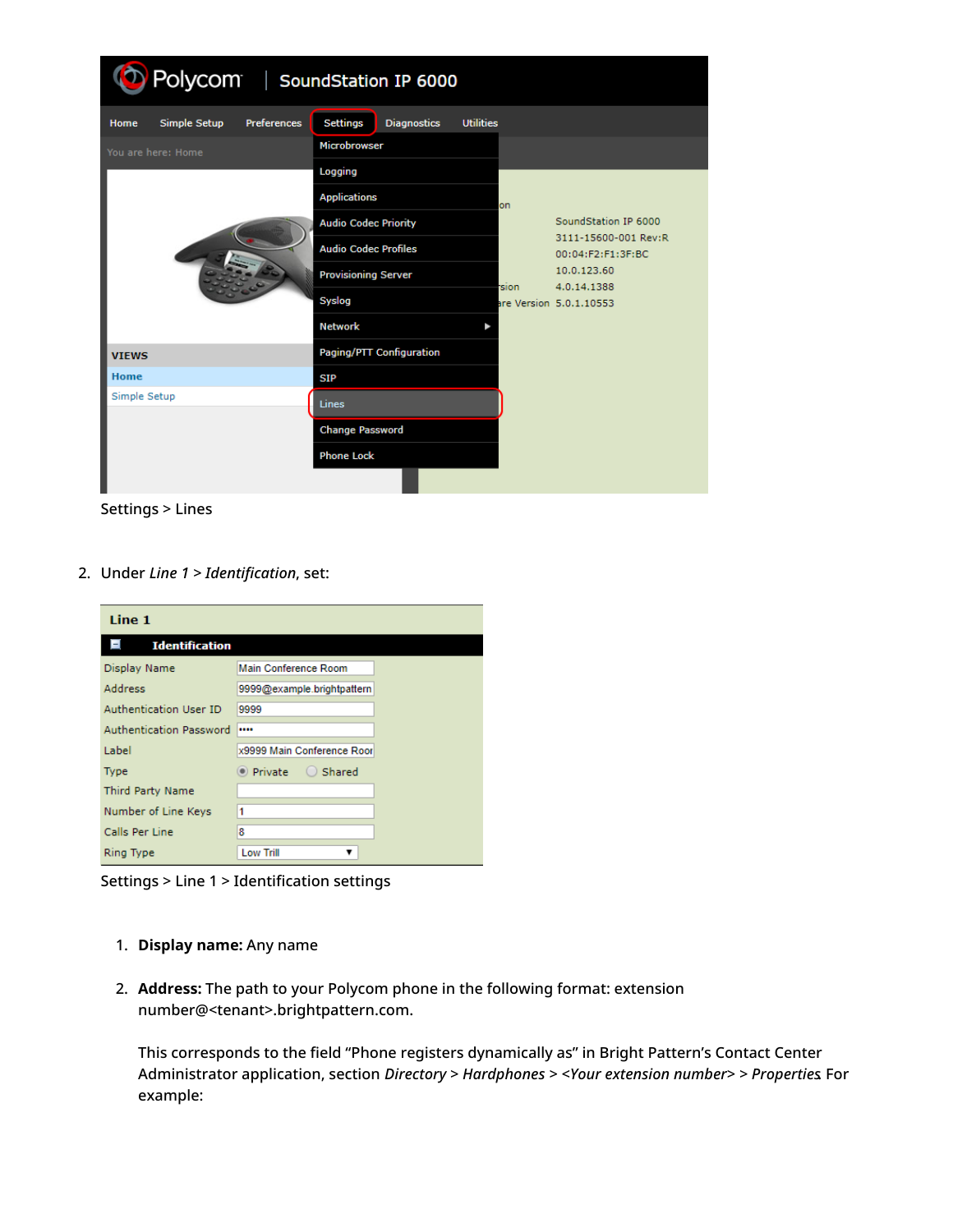|                                    | <b>Properties</b><br><b>Authentication</b><br><b>Forwarding</b>                                                                                                  |  |
|------------------------------------|------------------------------------------------------------------------------------------------------------------------------------------------------------------|--|
| Number <sup>*</sup>                | 3001                                                                                                                                                             |  |
| Caller ID:                         | Me                                                                                                                                                               |  |
| MAC address:                       |                                                                                                                                                                  |  |
|                                    | Optional, for automatic provisioning of<br>supported softphones. Entering or<br>Changing MAC here also turns on<br>authentication and changes phone<br>password. |  |
| Phone registers<br>dynamically as: | 3001@five.brightpattern.com                                                                                                                                      |  |

Contact Center Administrator > Hardphones > Properties

3. **Authentication User ID:** The authentication username of your Polycom phone (e.g., "9999").

The Authentication User ID and Authentication password correspond to the "Username" and password as set in Bright Pattern's Contact Center Administrator application, section *Directory > Hardphones > <Your extension number > Authentication*. For example:

|           | <b>Properties</b> | Authentication  | <b>Forwarding</b> |  |
|-----------|-------------------|-----------------|-------------------|--|
| Username: | 3001              |                 |                   |  |
|           |                   | Change password |                   |  |

Contact Center Administrator > Directory > Hardphones > <Your extension number > Authentication

- 4. **Authentication password:** The password of your Polycom phone
- 5. **Label:** Any; this will be shown on the phone's screen
- 6. **Type:** Select "Private" or "Shared"
- 7. **Third Party Name:** Any; OK to leave blank
- 8. **Number of Line Keys:** Any (e.g., "1")
- 9. **Calls Per Line:** Any (e.g., "8")
- 10. **Ring Type:** Select
- 3. Under *Line 1 > Outbound Proxy*, set: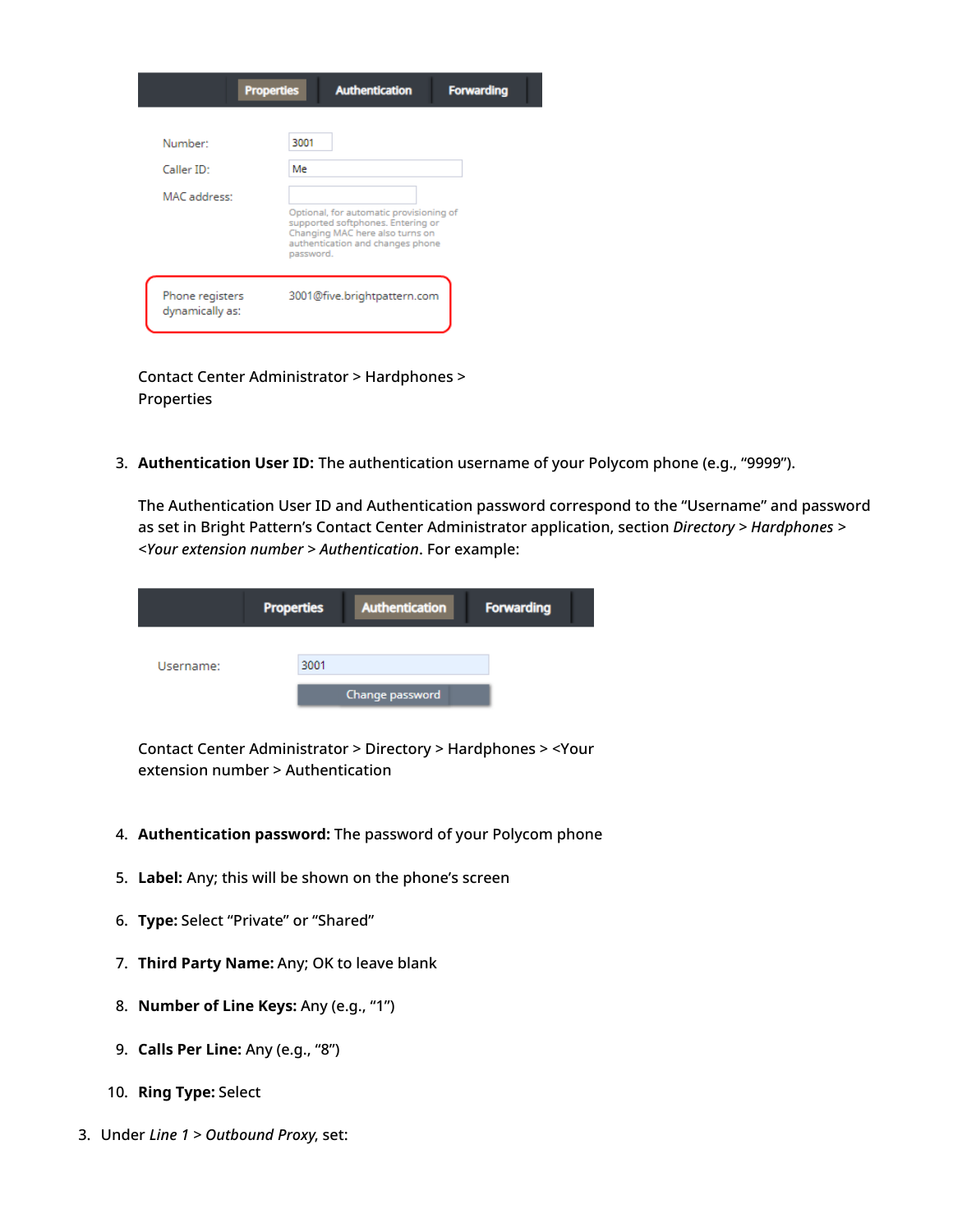| <b>Outbound Proxy</b> |   |  |
|-----------------------|---|--|
| Address               |   |  |
| Port                  | 0 |  |
| Transport   UDPOnly   |   |  |

Line 1 > Outbound Proxy settings

- 1. **Address:** Must be empty (if any value is here, you must remove it)
- 2. **Port:** Must be "0"
- 3. **Transport:** Leave as "UDPOnly"
- 4. Under *Line 1 > Server 1*:

| <b>Server 1</b>        |                               |
|------------------------|-------------------------------|
| <b>Address</b>         | example-sip.brightpattern.cor |
| Port                   | 0                             |
| Transport              | <b>DNSnaptr</b>               |
| Expires (s)            | 3600                          |
| Register               | <sup>o</sup> Yes<br>No        |
| Retry Timeout (ms)     | 0                             |
| Retry Maximum Count    | 13                            |
| Line Seize Timeout (s) | 30                            |

Line 1 > Server 1 settings

- 1. **Address:** The address in the following format: <tenant>-sip.brightpattern.com (e.g., "examplesip.brightpattern.com). Note that this address is created by Bright Pattern Operations upon request.
- 2. **Port:** Set "0" (The default is 0. Do not type any other port number here because it comes from the DNS server automatically.)
- 3. **Transport:** Select "DNSnaptr". (default).
- 4. **Expires (s):** The expiration period in seconds "60" (default is "3600")
- 5. **Register:** Select "Yes" (if you select "No," the phone will not be registered)
- 6. **Retry Timeout (ms):** The timeout period in milliseconds (e.g., "0"). The default is 100 ms. If you set "0", the timeout will be set to default.
- 7. **Retry Maximum Count:** The max number of times to retry (e.g., "3")
- 8. **Line Seize Timeout (s):** The line seize timeout in seconds (e.g., "30")

### <span id="page-17-0"></span>**Step 4: Check for software updates on the Polycom phone**

- 1. We recommend updating to the latest software on the Polycom phone at least once per year.
- 2. Still in Polycom's web interface, go to *Utilities > Software Upgrade*.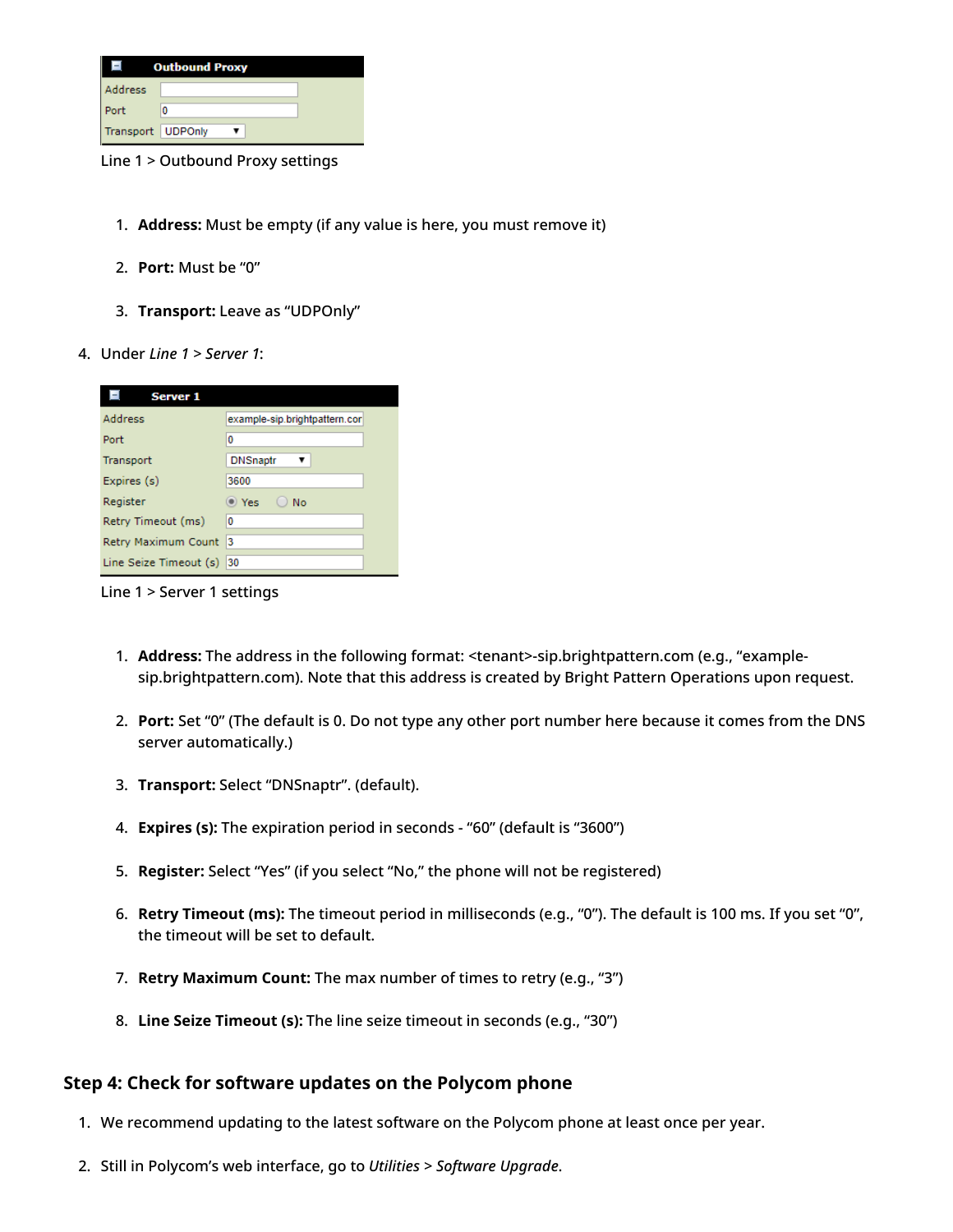| nces | <b>Settings</b> | <b>Diagnostics</b> | <b>Utilities</b>                         |  |
|------|-----------------|--------------------|------------------------------------------|--|
| ie 1 |                 |                    | <b>Import &amp; Export Configuration</b> |  |
|      |                 | Line               | <b>Phone Backup &amp; Restore</b>        |  |
|      |                 | $\pm$              | Software Upgrade                         |  |
|      |                 | E                  | Soft Key Configuration                   |  |
|      |                 | Ŧ                  | <b>Line Key Configuration</b>            |  |
| D    |                 | Ŧ                  | <b>Restart Phone</b>                     |  |
|      |                 | Ð                  | <b>Reboot Phone</b>                      |  |
|      |                 | E                  |                                          |  |
|      |                 |                    |                                          |  |

Utilities > Software Upgrade

- 3. In *Phone Details*, you will see your current software version. Leave this as-is.
- 4. Click **Check for Updates**.

| Software Upgrade                                                      |                                |  |
|-----------------------------------------------------------------------|--------------------------------|--|
| <b>Phone Details</b>                                                  |                                |  |
| Current software version: 4.0.14.1388                                 |                                |  |
| <b>Clear Upgrade Server</b>                                           |                                |  |
|                                                                       |                                |  |
| Server Type O Polycom Hosted Server O Custom Server Check for Updates |                                |  |
| Software available at Polycom server                                  | 4.0.14.1388D<br><b>Install</b> |  |
|                                                                       | 4.0.7.4180                     |  |
|                                                                       | 4.0.8.1972                     |  |
|                                                                       | 4.0.9.1191                     |  |
|                                                                       | 4.0.10.0689<br>4.0.11.1401K    |  |
|                                                                       | 4.0.12.0926                    |  |
|                                                                       | 4.0.13.1445                    |  |
|                                                                       | 4.0.14.0987                    |  |
|                                                                       | 4.0.14.1388D                   |  |
|                                                                       |                                |  |
|                                                                       |                                |  |

Phone Details

- 5. Now you will see the Software available at Polycom server drop-down list. Select and run the latest version (e.g., "4.0.14.1388D").
- 6. Click **Install**. The phone will restart. The software update takes about 2–5 minutes.

Polycom phone configuration is now complete.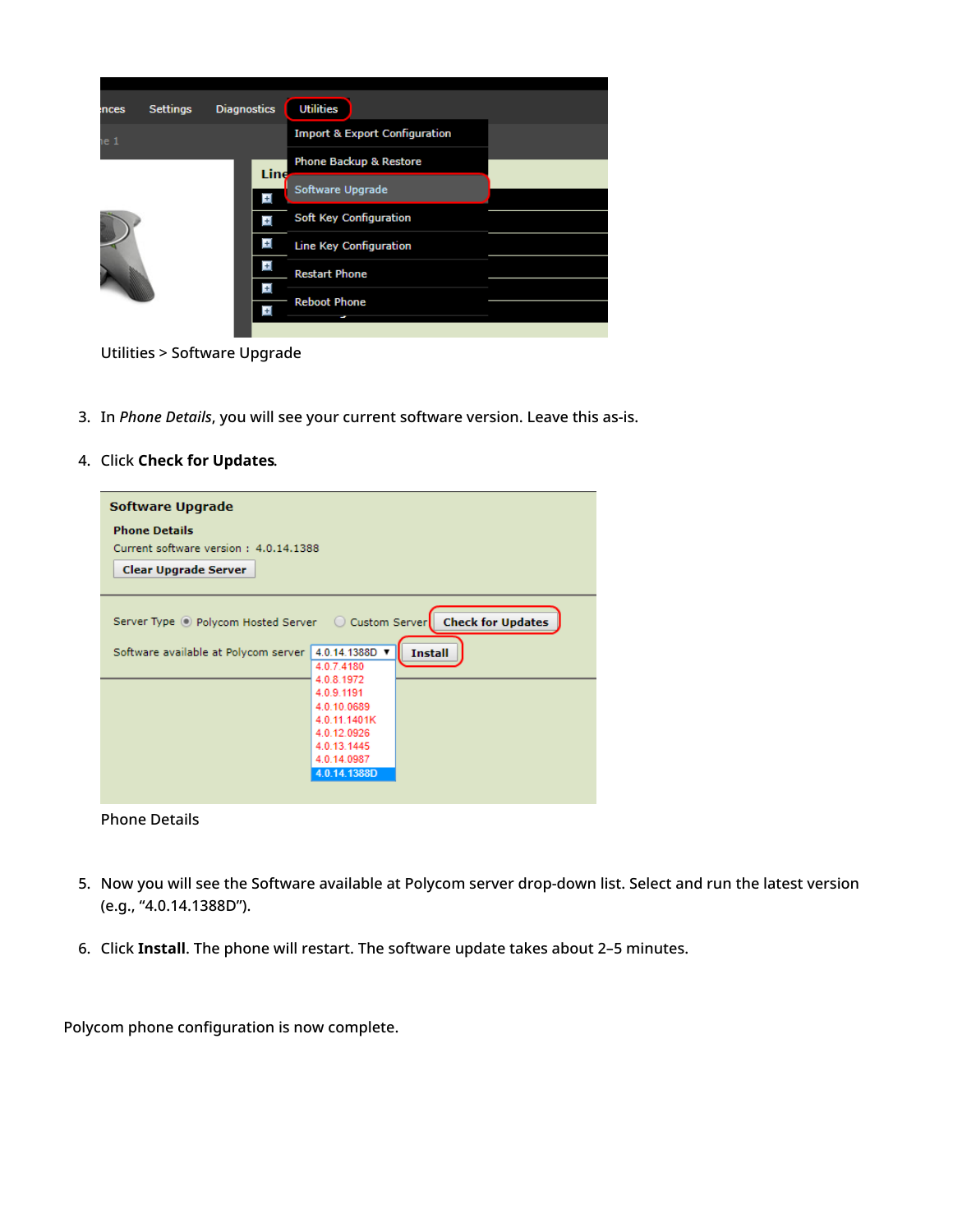# <span id="page-19-0"></span>**How to Configure Softphone Solo for Remote Desktop**

This article describes how to configure Softphone Solo for remote desktop use. Softphone Solo is an application (Windows) that installs the softphone functions of Bright Pattern's Agent Desktop Helper Application component (i.e., *bpclient.exe*) outside of a user's main client machine.

When Softphone Solo is set up, contact center users are able to have softphone functionality on Agent Desktop through a remote session—without having to download and install the Agent Desktop Helper Application component.

## <span id="page-19-1"></span>**Procedure**

In this procedure, we treat Softphone Solo as a default hardphone, and we assign it to each Agent Desktop user with a specific number.

### <span id="page-19-2"></span>**Step 1: Configure a hardphone for your contact center**

- 1. Log in to the Contact Center Administrator application and go to section*Configuration > Directory > Hardphones*.
- 2. Click **Add hardphone** ("**+**") to add a new hardphone.
- 3. In the *Properties* tab, set the following:
	- 1. **Number** The number (e.g., "5001") that will be used for users who log in to Agent Desktop with a remote session; choose a number that is different than the number range of users' extensions
	- 2. **Caller ID** Optional; OK to leave empty
	- 3. **MAC address** Leave empty

| <b>Properties</b>                  | <b>Authentication</b>                                                                                                 | <b>Forwarding</b> |
|------------------------------------|-----------------------------------------------------------------------------------------------------------------------|-------------------|
| Number:                            | 5001                                                                                                                  |                   |
| Caller ID:<br>MAC address:         | Optional, for automatic provisioning of                                                                               |                   |
|                                    | supported softphones. Entering or<br>Changing MAC here also turns on<br>authentication and changes phone<br>password. |                   |
| Phone registers<br>dynamically as: | 5001@bpcc                                                                                                             |                   |

Hardphone Properties

- 4. In the *Authentication* tab, set:
	- 1. **Username** Set the hardphone number (e.g., "5001")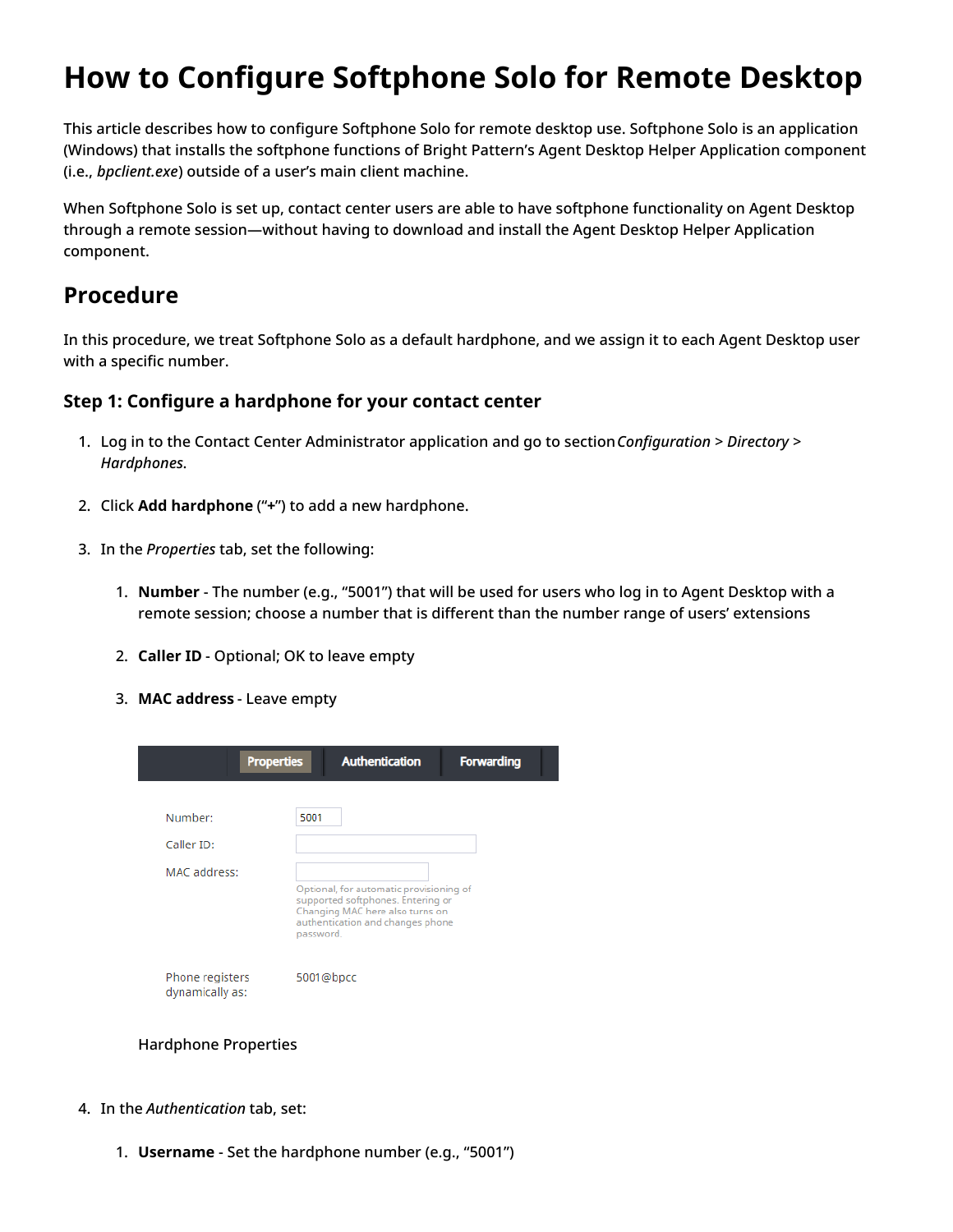2. **Password** - Set any, but follow the rules of your contact center's password policy

| <b>Properties</b> | <b>Authentication</b> | <b>Forwarding</b> |
|-------------------|-----------------------|-------------------|
|                   |                       |                   |
| Username:         | 5001                  |                   |
| New password:     |                       |                   |
| Confirm password: |                       |                   |
|                   | Generate password     |                   |
|                   |                       |                   |

Hardphone Authentication

5. Click **Apply** at the bottom of the screen to save your changes.

#### <span id="page-20-0"></span>**Step 2: Set the agent's default hardphone number**

As a best practice, set the agent's default hardphone number. This is the number that the agent will use for placing calls in Agent Desktop. Note that this step is not required for using Softphone Solo, but it is recommended. The agent can choose a number manually at a later time.

- 1. Go to section *Configuration > Users & Teams > Users*.
- 2. From the *Users* list, select the agent who will be using Softphone Solo.
- 3. In the agent's *Contacts* tab, set the **Default hardphone number** to the same number you configured for the hardphone in Step 1 of this procedure.

| <b>Properties</b> | <b>Authentication</b> | <b>Forwarding</b> |
|-------------------|-----------------------|-------------------|
| Username:         | 5001                  |                   |
| New password:     |                       |                   |
| Confirm password: |                       |                   |
|                   | Generate password     |                   |

The Users > Contacts properties for the agent

4. Click Apply at the bottom of the screen to save your changes.

### <span id="page-20-1"></span>**Step 3: Configure Softphone Solo**

- 1. Download and install the Softphone Solo for Windows application (*SoftphoneSolo\_5.x.x.xxxxx.msi*). Please contact Customer Success Management for the file.
- 2. Launch the application after installation is complete, or right-click the **Softphone Solo tray icon**(phone icon) and select **Configure** to launch it.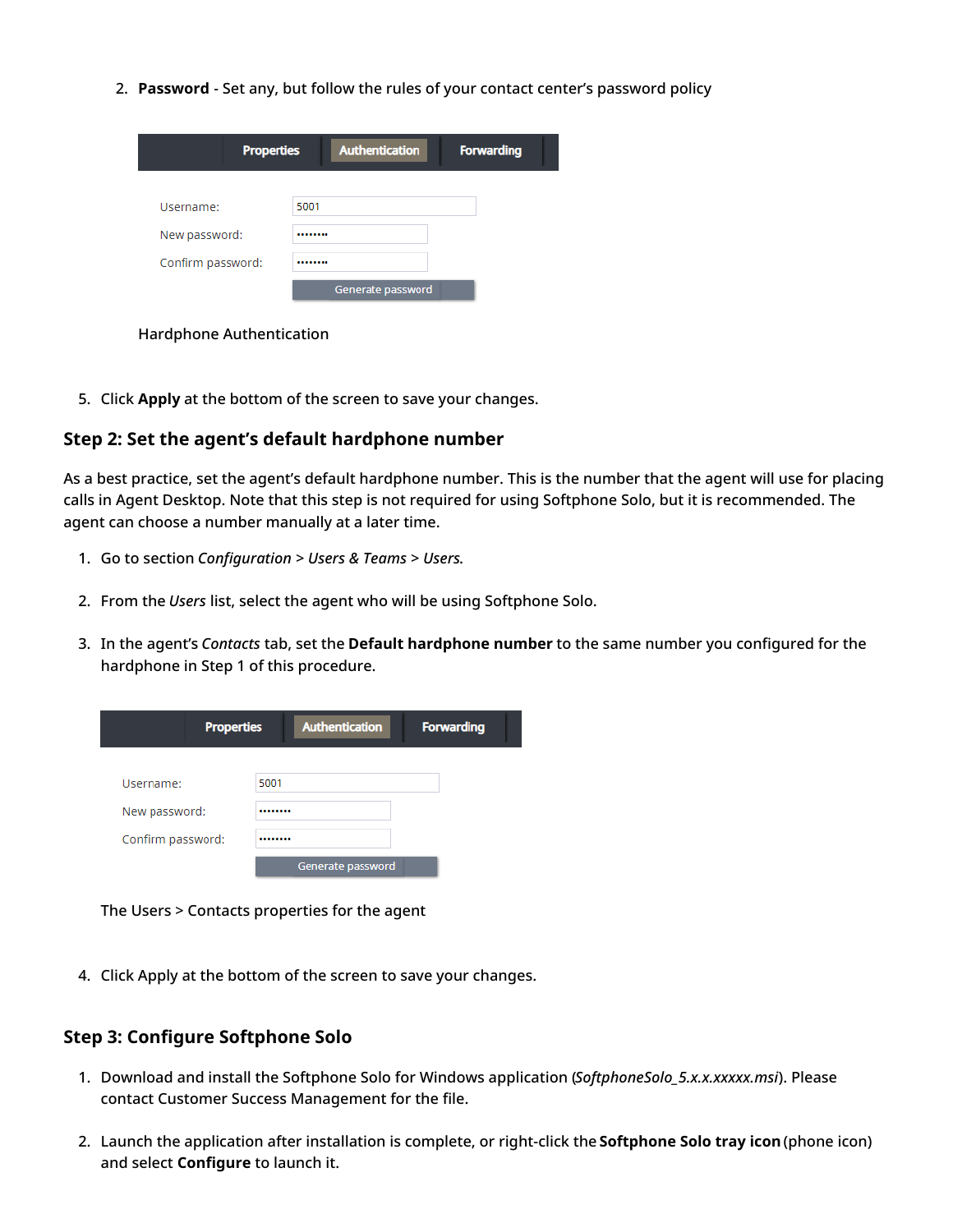| About                     |
|---------------------------|
| Configure                 |
| Exit<br>₩<br>로            |
| Softphone Solo tray icon, |

- right-clicked
- 3. The Softphone Solo configuration dialog will open.

| Softphone Solo configuration      | ×         |
|-----------------------------------|-----------|
| HTTP(s) URL to access the system: |           |
| Tenant name:                      |           |
| Login:                            |           |
| Pasword:                          |           |
| Use manual configuration          | Configure |
| Apply                             | Cancel    |

Softphone Solo configuration settings

- 4. Set the following:
	- 1. **HTTP(s) URL to access the system** The URL of the contact center (e.g., ["http://company.brightpattern.com"](http://company.brightpattern.xn--com-9o0a))
	- 2. **Tenant name** The contact center domain (e.g., "company.brightpattern.com")
	- 3. **Login** The agent's username (e.g., "christy.borden")
	- 4. **Password** The user's password
- 5. Click **Apply**.
- 6. If you see an error message, go back and check your configuration, as you may have set the wrong username/password or the wrong URL. The [Troubleshooting](https://help.brightpattern.com/5.8:Contact-center-administrator-guide/ApplicationNotes/SoftphoneSoloConfiguration#Troubleshooting) section describes some common errors you may encounter.

#### <span id="page-21-0"></span>**Step 4: Check that the agent can use the phone in Agent Desktop**

- 1. Go to the Agent Desktop application, and log in as the agent, using the same Authentication user name and password as set in the Softphone Solo configuration dialog.
- 2. Go to *Settings > Phone Device* and set **Internal hardphone, my default number**. You will have to log out and log in again for the change to take effect.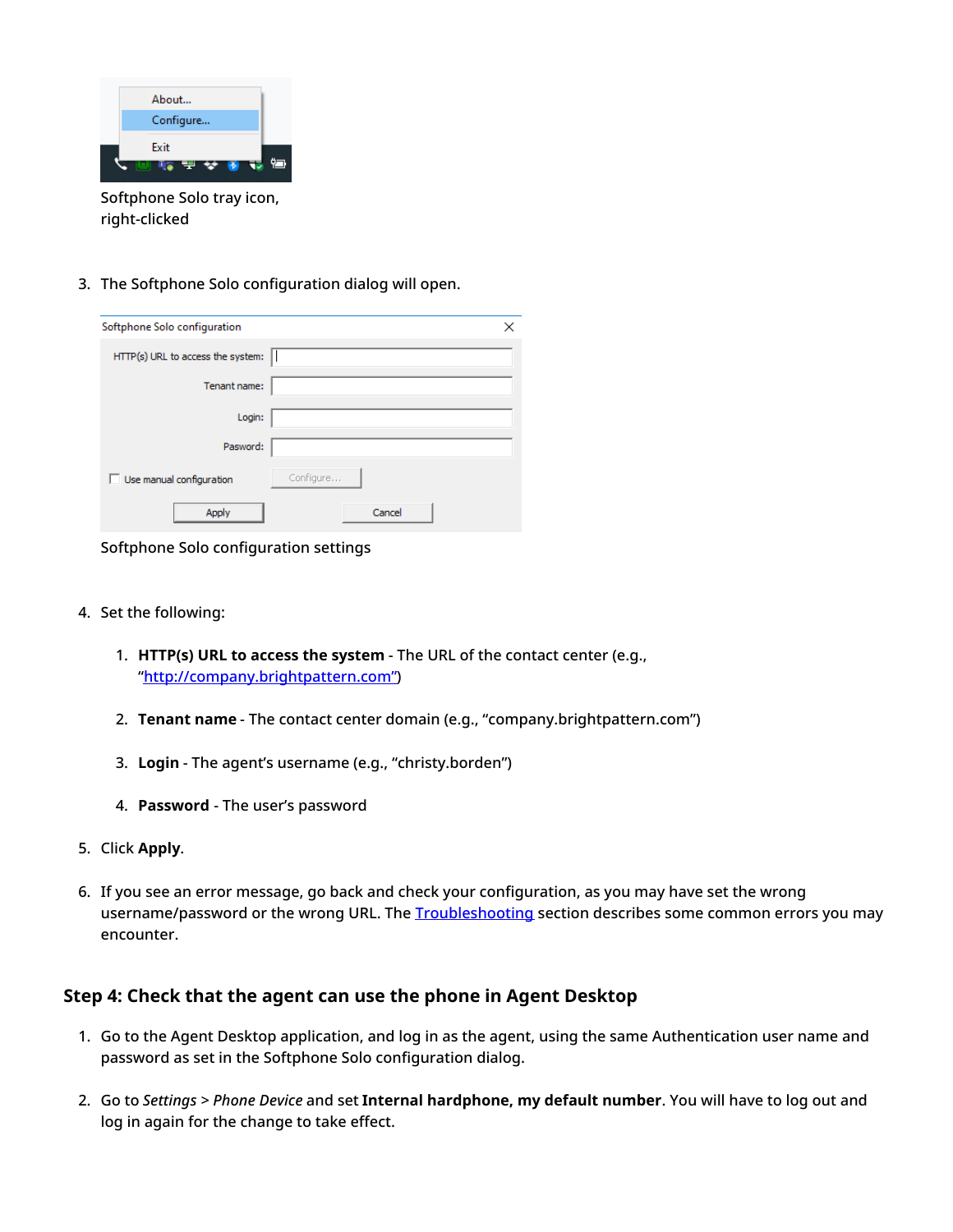| <b>Phone Device</b>                                                  |  |  |  |  |
|----------------------------------------------------------------------|--|--|--|--|
| Phone via soundcard/headset (Agent Helper Application)               |  |  |  |  |
| Secure phone via soundcard/headset (Secure Agent Helper Application) |  |  |  |  |
| Secure phone via browser audio (Web RTC)                             |  |  |  |  |
| O Internal hardphone, my default number                              |  |  |  |  |
| Internal hardphone, number                                           |  |  |  |  |
| External phone, PSTN number                                          |  |  |  |  |
| Dial-in and keep line open (nailed connection)                       |  |  |  |  |
| Login without phone                                                  |  |  |  |  |
| <b>Ok</b><br>Cancel                                                  |  |  |  |  |

Selecting the phone device in Agent Desktop

Note that if the agent (or an administrator) has configured Softphone Solo manually, the agent has the option to use the **Internal hardphone, number** setting, with the number of their choice, as shown.

| <b>Phone Device</b>                                                  |  |  |
|----------------------------------------------------------------------|--|--|
| Phone via soundcard/headset (Agent Helper Application)               |  |  |
| Secure phone via soundcard/headset (Secure Agent Helper Application) |  |  |
| Secure phone via browser audio (Web RTC)                             |  |  |
| Internal hardphone, my default number                                |  |  |
| Internal hardphone, number<br>3003                                   |  |  |
| External phone, PSTN number<br>$\mathbf{1}$                          |  |  |
| Dial-in and keep line open (nailed connection)                       |  |  |
| Login without phone                                                  |  |  |
| <b>Ok</b><br>Cancel                                                  |  |  |

Selecting the "Internal hardphone, number" setting

3. After logging in again, if you hover your cursor over the agent's**Settings**, you will see that the agent's phone number is the default hardphone number (e.g., "5001").



Hover text over agent's profile/Settings shows the agent's phone number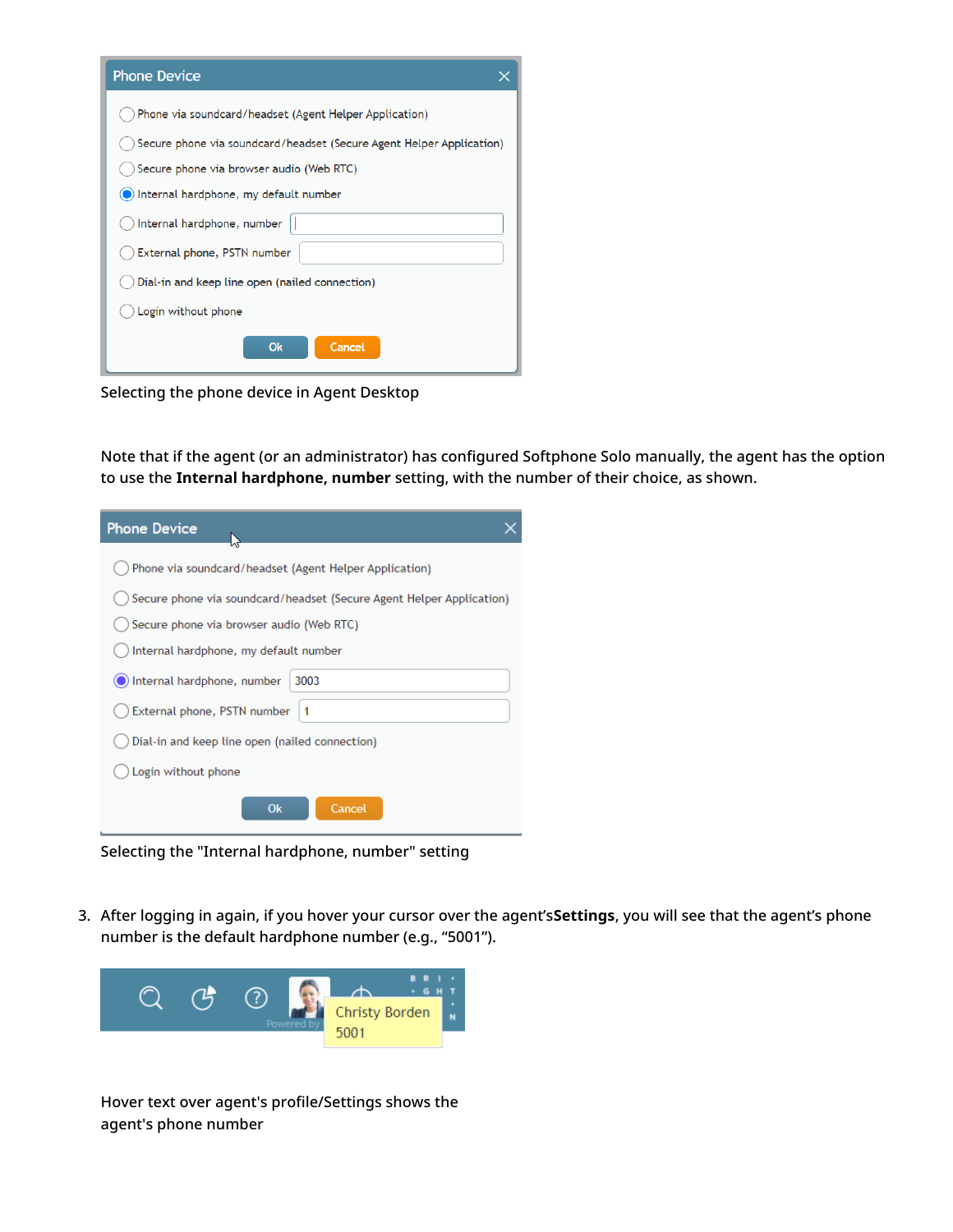4. Configuration is now complete. Try placing a call.

## <span id="page-23-0"></span>**Troubleshooting**

This section describes error messages and what they mean.

### <span id="page-23-1"></span>**Unable to access the system**



Unable to access the system error message

This error could mean that you may have set the wrong URL in configuration. Make sure that in the field HTTP(s) URL to access the system, that you have set the correct URL of your contact center, including the leading "[http://"](http://xn--ivg) (e.g., ["http://company.brightpattern.com"](http://company.brightpattern.xn--com-9o0a)).

You can quickly check the status of both configuration options (automatic and manual) by looking at Softphone Solo's Windows tray icon (phone icon) color at the bottom of your desktop screen: green = OK, gray = fail.

### <span id="page-23-2"></span>**Unable to obtain phone configuration. Error: HTTP error: 401 Unauthorized**

| Softphone Solo                                                               |  |
|------------------------------------------------------------------------------|--|
| Unable to obtain phone configuration.<br>Error: HTTP error: 401 Unauthorized |  |
| ΩK                                                                           |  |

HTTP error:401 message

This likely means that you did not set the user's default hardphone number to the correct number, and because of that, the configuration could not be completed.

Or, it means that some other values have not been configured. If this is the case:

1. Right-click the Softphone Solo tray icon and select **Configure**.



Configure Softphone Solo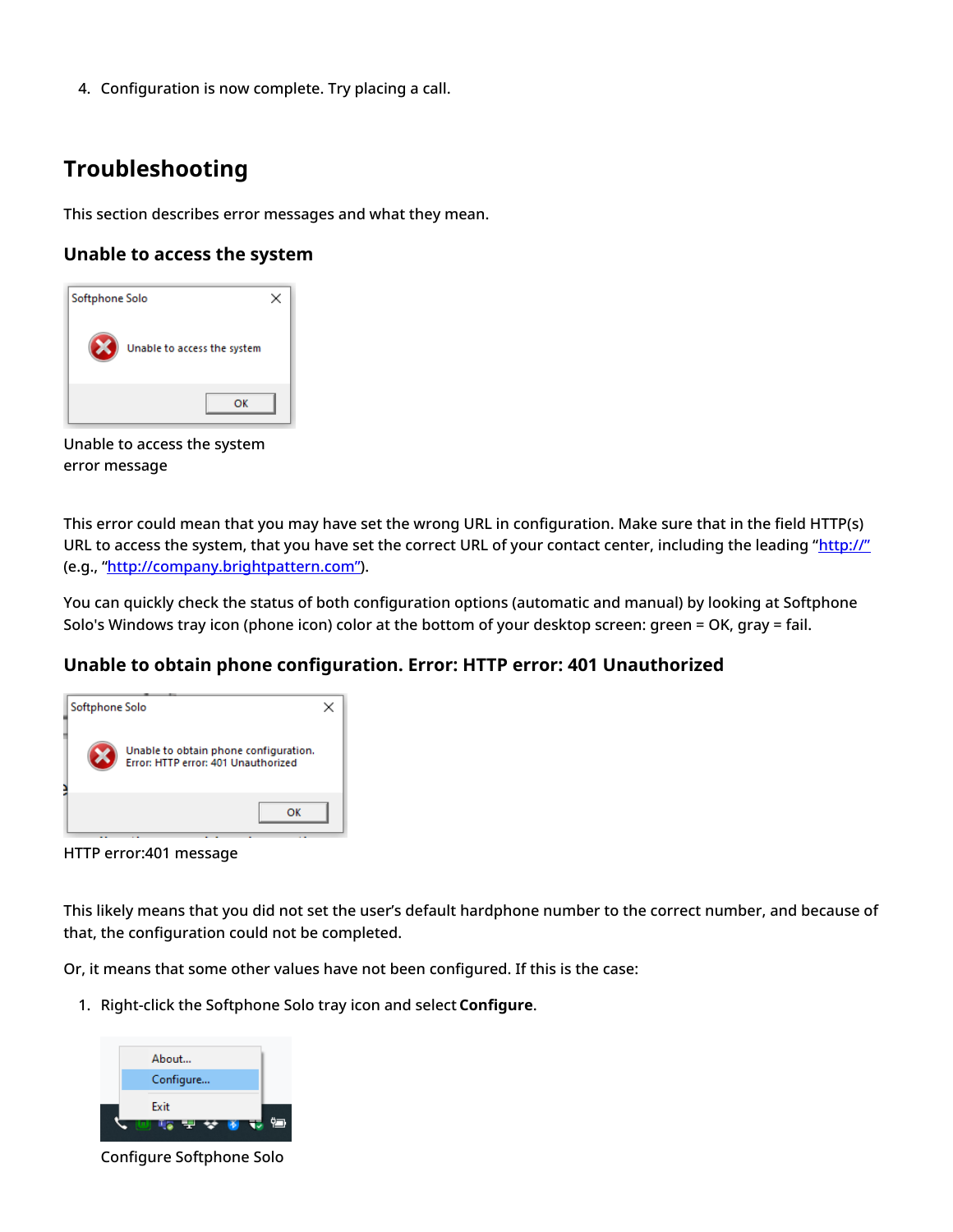- 2. Select the checkbox for **Use manual configuration** and click **Configure**.
- 3. In the *Advanced SIP configuration* dialog that opens, if you see that the Advanced SIP configuration is empty, fill in the blank fields. These settings are normally filled in by the system automatically during manual configuration. However, these settings could be affected if the default number was not set correctly, or some other setting was wrong.

|    | ×           |
|----|-------------|
|    | SIP domain: |
|    | 5060<br>÷   |
|    | Password:   |
| 90 | seconds     |
| OK | Cancel      |
|    |             |

Advanced SIP configuration, empty

- 1. **Phone number** The hardphone number you configured in Step 1 of this procedure (e.g., "5001"); this will be filled in for you once you enter the Authentication user name and password (see below)
- 2. **SIP domain** Your SIP domain; this will be filled in for you once you enter the Authentication user name and password (see below)
- 3. **SIP Server address** Your SIP Server address (e.g., "<tenant\_url>.brightpattern.com"); this will be filled in for you once you enter the Authentication user name and password (see below)
- 4. **Port** 5060 (default)
- 5. **Authentication user name** The username of the agent (e.g., "christy.borden") who was assigned the hardphone in Step 2 of this procedure
- 6. **Password** The agent's password
- 7. **Registration interval** 90 seconds (default)
- 4. When done, the settings should look like this:

| Advanced SIP configuration<br>× |                           |                                        |             |                        |
|---------------------------------|---------------------------|----------------------------------------|-------------|------------------------|
|                                 | Phone number:             | 5001                                   | SIP domain: | company.brightpattern. |
|                                 | SIP Server address:       | company.brightpattern.com<br>5060<br>÷ |             |                        |
|                                 | Authentication user name: | christy.borden                         | Password:   | ********               |
|                                 | Registration interval:    | 90                                     | seconds     |                        |
|                                 |                           | OK                                     |             | Cancel                 |

Advanced SIP configuration settings completed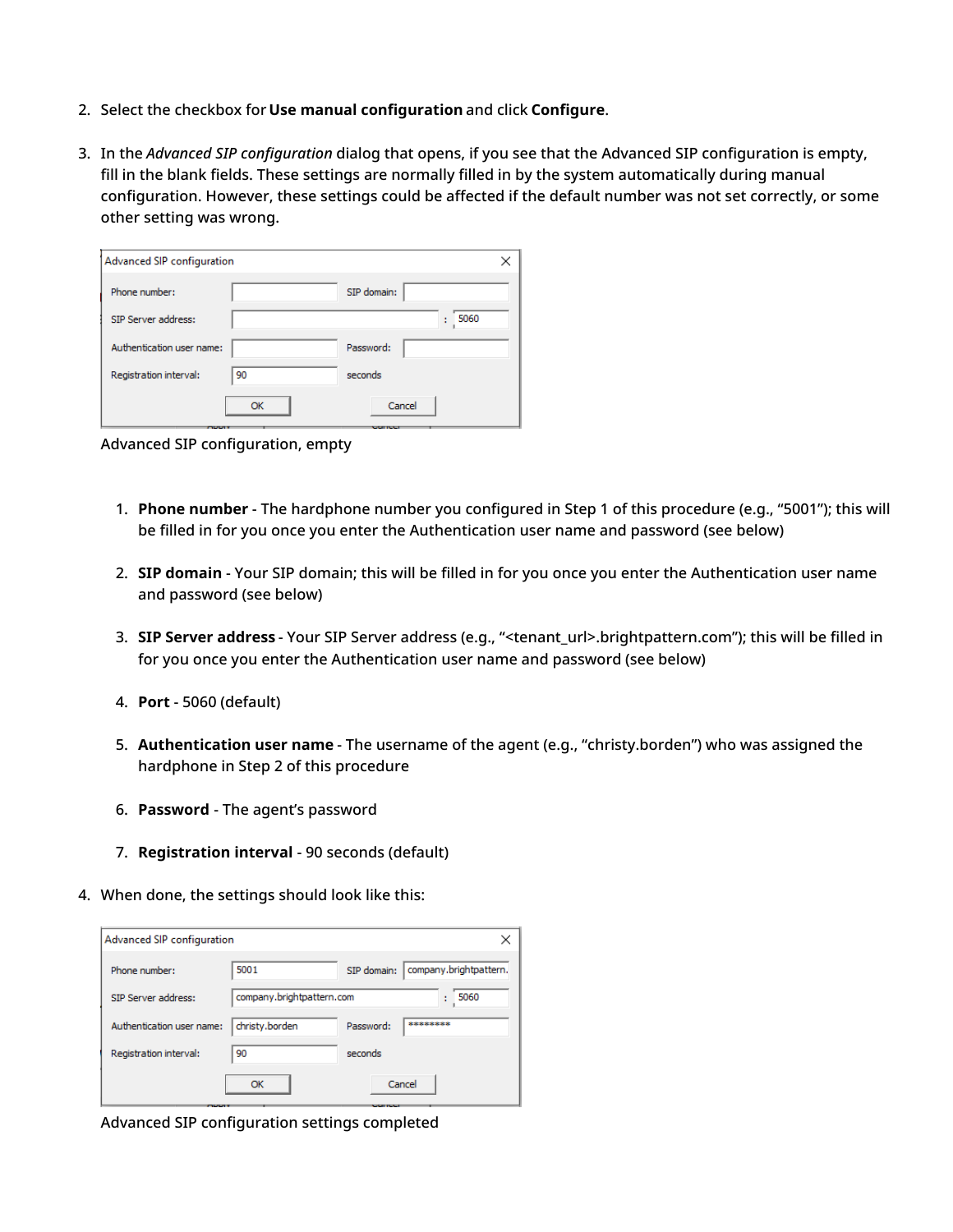- 5. Click **OK**.
- 6. Back in the *Softphone Solo configuration* dialog, click **Apply**.

# <span id="page-25-0"></span>**Setting up Private S3 Storage**

Bright Pattern Contact Center allows you to export audio recordings and screen recordings to external storage servers, such as Amazon Web Services (AWS) S3 or Minio for storage or playback.

This article explains how to 1) set up Minio as S3-compatible local storage, 2) get the access credentials to integrate Bright Pattern Contact Center with Minio, and 3) use those credentials to configure an Amazon AWS integration account.

You can learn more about integration accounts in section **Amazon AWS [Integration](https://help.brightpattern.com/5.8:Contact-center-administrator-guide/IntegrationAccounts#Amazon_AWS_Integration)** of this guide.

## <span id="page-25-1"></span>**Procedure**

#### <span id="page-25-2"></span>**Step 1: Install Minio**

You can install Minio on either a Linux- or Windows-based system. After installing the app, you will have the Minio credentials needed for integrating Minio with your contact center as a private S3 storage option.

#### <span id="page-25-3"></span>**If Using a Linux-Based System**

Docker container:

docker run -p 9000:9000 -v /mnt/data:/data -v /mnt/config:/root/.minio minio/minio server /data

Linux x86 (CentOS 6 or CentOS 7):

wget <https://dl.minio.io/server/minio/release/linux-amd64/minio> chmod +x minio ./minio server /mnt/data

#### <span id="page-25-4"></span>**Get credentials**

After the app is installed, the console will show these credentials: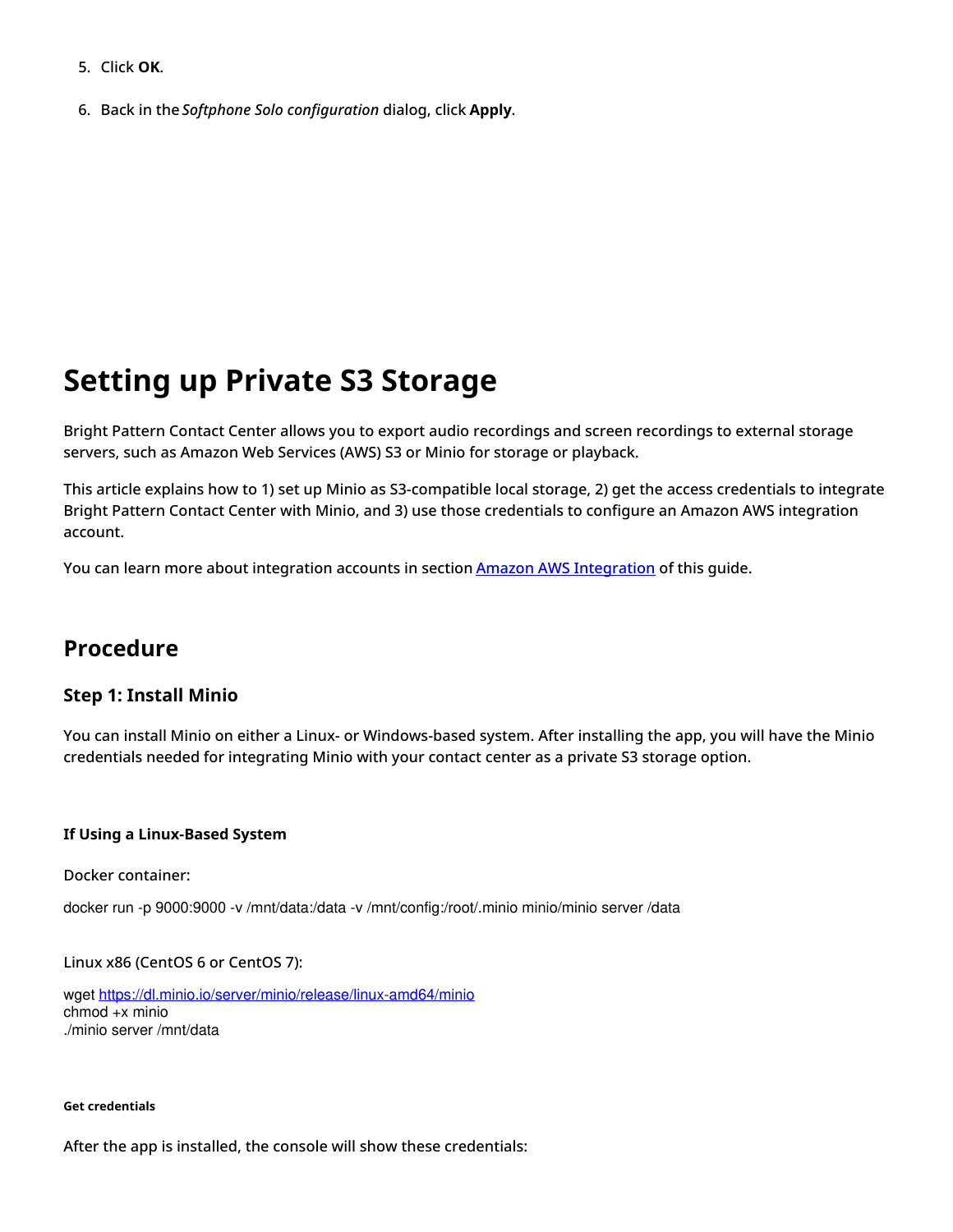- **Endpoint:** http://<hostname>:9000 (e.g., <http://127.0.0.1:9000>)
- **AccessKey:** <generated accesskey>
- **SecretKey:** <generated secretkey>

Copy the Endpoint, AccessKey, and SecretKey. You will be using these credentials next to set up your Amazon AWS integration account in Contact Center Administrator.

#### <span id="page-26-0"></span>**If Using a Windows-Based System**

- 1. Download the Minio application.
- 2. Run:

minio.exe server F:\Data

#### <span id="page-26-1"></span>**Get credentials**

After the app is installed, the console will show these credentials:

- **Endpoint:** http://<hostname>:9000 (e.g., <http://127.0.0.1:9000>)
- **AccessKey:** <generated accesskey>
- **SecretKey:** <generated secretkey>

Copy the Endpoint, AccessKey, and SecretKey. You will be using these credentials later to set up your Amazon AWS integration account in Contact Center Administrator.

#### <span id="page-26-2"></span>**Step 2: Create a bucket**

A bucket is a container for stored objects. Before you can export recordings to your private S3 storage, you first have to create a bucket to store them.

- 1. Go to the Minio web interface. Note that by default, Minio uses port 9000 for access.
- 2. Log in to Minio using your AccessKey and SecretKey.
- 3. Create a new bucket and name it (e.g., "test").

#### <span id="page-26-3"></span>**Step 3: Integrate with Minio**

After Minio is installed and you have a bucket, you can configure your contact center to work in an integrated manner with Minio. This is done in the Contact Center Administrator application.

#### <span id="page-26-4"></span>**Add integration account**

1. In the Contact Center Administrator application, go to *Call Center Configuration > Integration Accounts*.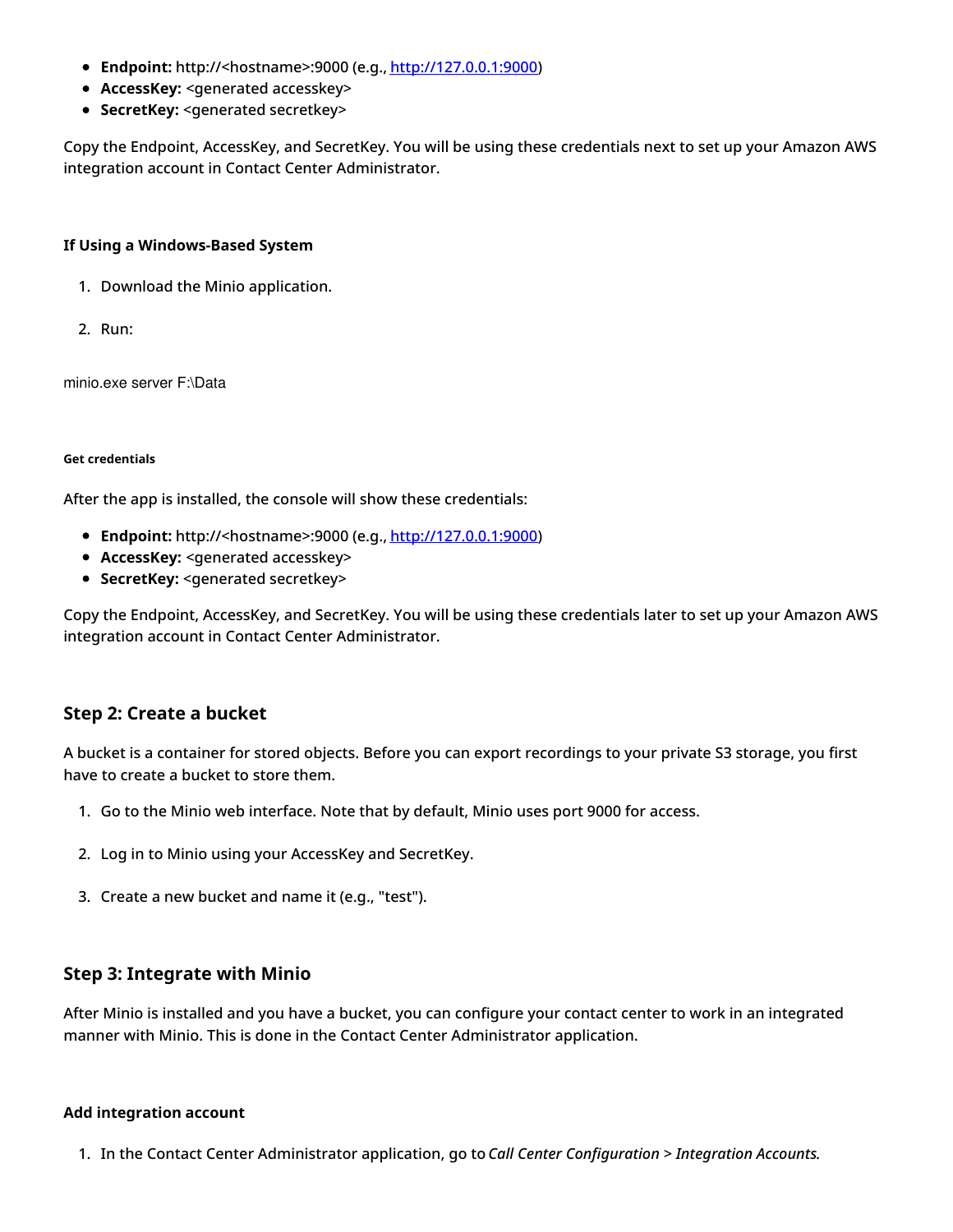2. Click the **Add** button (**+**) to add a new integration account of type **Amazon AWS**. (Note that in order to add this account type, the AWS feature must first be enabled for your contact center by your system administrator.)



#### <span id="page-27-0"></span>**Edit integration account properties**

- 1. Name the integration account (any name).
- 2. Select the **Use private S3 storage** checkbox.
- 3. In field **Url**, paste the Minio endpoint that you copied earlier.
- 4. In field **Access Key ID**, paste the Minio AccessKey.
- 5. In field **Secret Key**, paste the Minio SecretKey.
- 6. In field **S3 bucket**, add the name of the bucket you created.
- 7. Click **Apply** to save your changes.